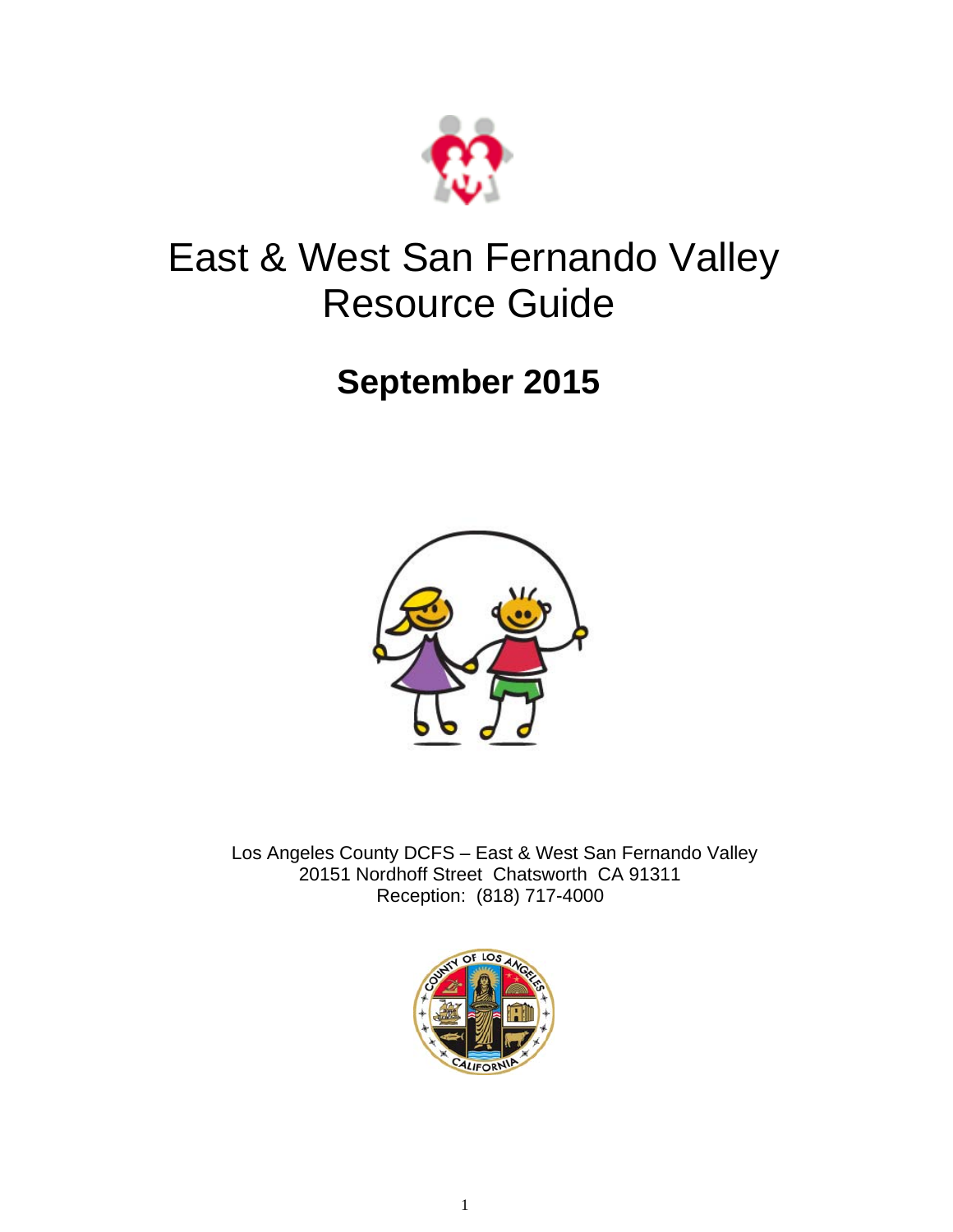### **Contents**

| $\mathbf{3}$ |
|--------------|
| 6            |
| 10           |
| 11           |
| 13           |
| 18           |
| 23           |
| 26           |
|              |
| 29           |
| 30           |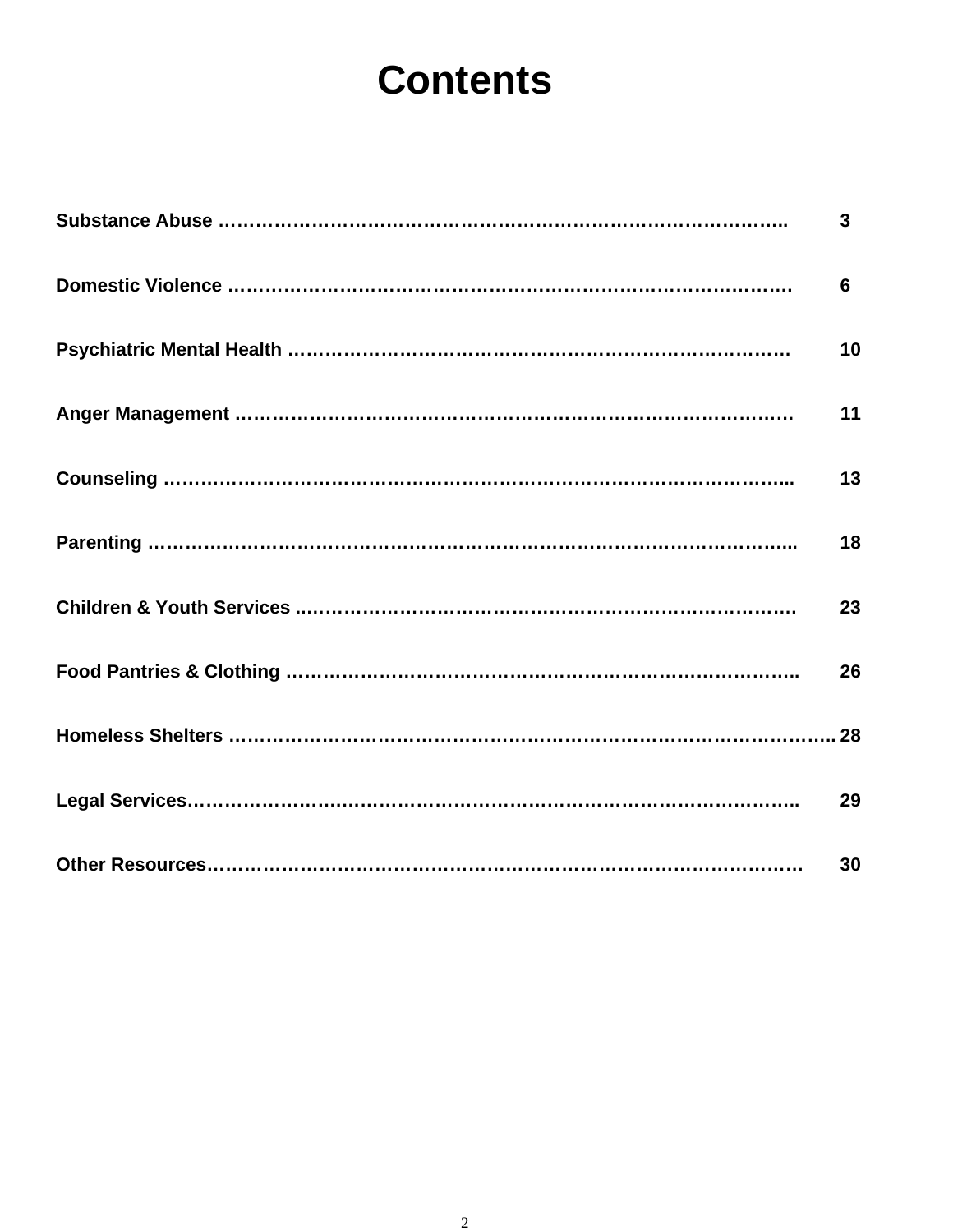### **Substance Abuse**

| <b>Agency</b>                                                                                                                           | <b>Contact information</b>                                                                                                   | <b>Services</b>                                                                                                                                                                                                                                                    | <b>Fees/Information</b>                                                                      |
|-----------------------------------------------------------------------------------------------------------------------------------------|------------------------------------------------------------------------------------------------------------------------------|--------------------------------------------------------------------------------------------------------------------------------------------------------------------------------------------------------------------------------------------------------------------|----------------------------------------------------------------------------------------------|
|                                                                                                                                         | Phoenix House 11600 Eldridge Ave.                                                                                            | Out-patient drug services,                                                                                                                                                                                                                                         | Fees: Medi-Cal                                                                               |
|                                                                                                                                         | Lake View Terrace 91342<br>(818) 686-3192                                                                                    | including drug testing -<br>up to $21 y/o$                                                                                                                                                                                                                         | Language: English,<br>Spanish                                                                |
| <b>Alcohol/Drug</b><br><b>Helpline</b>                                                                                                  | 1 (800) 821-4357                                                                                                             | 24 hour referral service to Fees: Free<br>local treatment centers &<br>AA groups                                                                                                                                                                                   | Language: English                                                                            |
| <b>Valley</b><br><b>Community</b><br><b>Treatment</b><br><b>Center</b>                                                                  | 22110 Roscoe Blvd #204<br>Canoga Park<br>91304<br>(818) 713-8686                                                             | Outpatient drug & alcohol Fees: Medi-Cal,<br>treatment, addiction<br>education & relapse<br>prevention                                                                                                                                                             | Victims of Crime,<br><b>Sliding Scale</b><br>Language: English                               |
| <b>Tarzana</b><br><b>Treatment</b><br><b>Center</b>                                                                                     | 18646 Oxnard St.<br>91356<br>Tarzana<br>(818) 996-1051                                                                       | Drug & alcohol programs, FEES: Medi-Cal, Private<br>medical detoxification,<br>inpatient stabilization,<br>residential rehabilitation,<br>day treatment / partial<br>hospitalization, outpatient<br>services, youth services<br>& medication assisted<br>treatment | llnsurance<br>LANGUAGE: English,<br>Spanish                                                  |
| <b>Community</b><br><b>Alcohol &amp;</b><br><b>Drug</b><br><b>Treatment</b><br><b>Foundation</b>                                        | 15015 Oxnard St.<br>Van Nuys 91411<br>(818) 787-4151                                                                         | Outpatient drug treatment Fees: Medi-Cal<br>for adults / youth $13 - 21$<br>y/o                                                                                                                                                                                    | Language: English,<br>Spanish                                                                |
| <b>National</b><br><b>Council of</b><br><b>Alcoholism &amp;</b><br><b>Drug</b><br>Dependency of<br>the San<br>Fernando<br><b>Valley</b> | 6166 Vesper Ave<br>Van Nuys, CA 91411<br>(818) 997-0414<br>Or<br>24460 Lyons Avenue<br>Santa Clarita 91321<br>(661) 253-9400 | Individual & family drug<br>prevention, education,<br>treatment services, meth<br>program for women,<br>perinatal program & drug<br>testing                                                                                                                        | Fees: Medi-cal or<br>\$25.00 per week,<br>including testing<br>Language: English,<br>Spanish |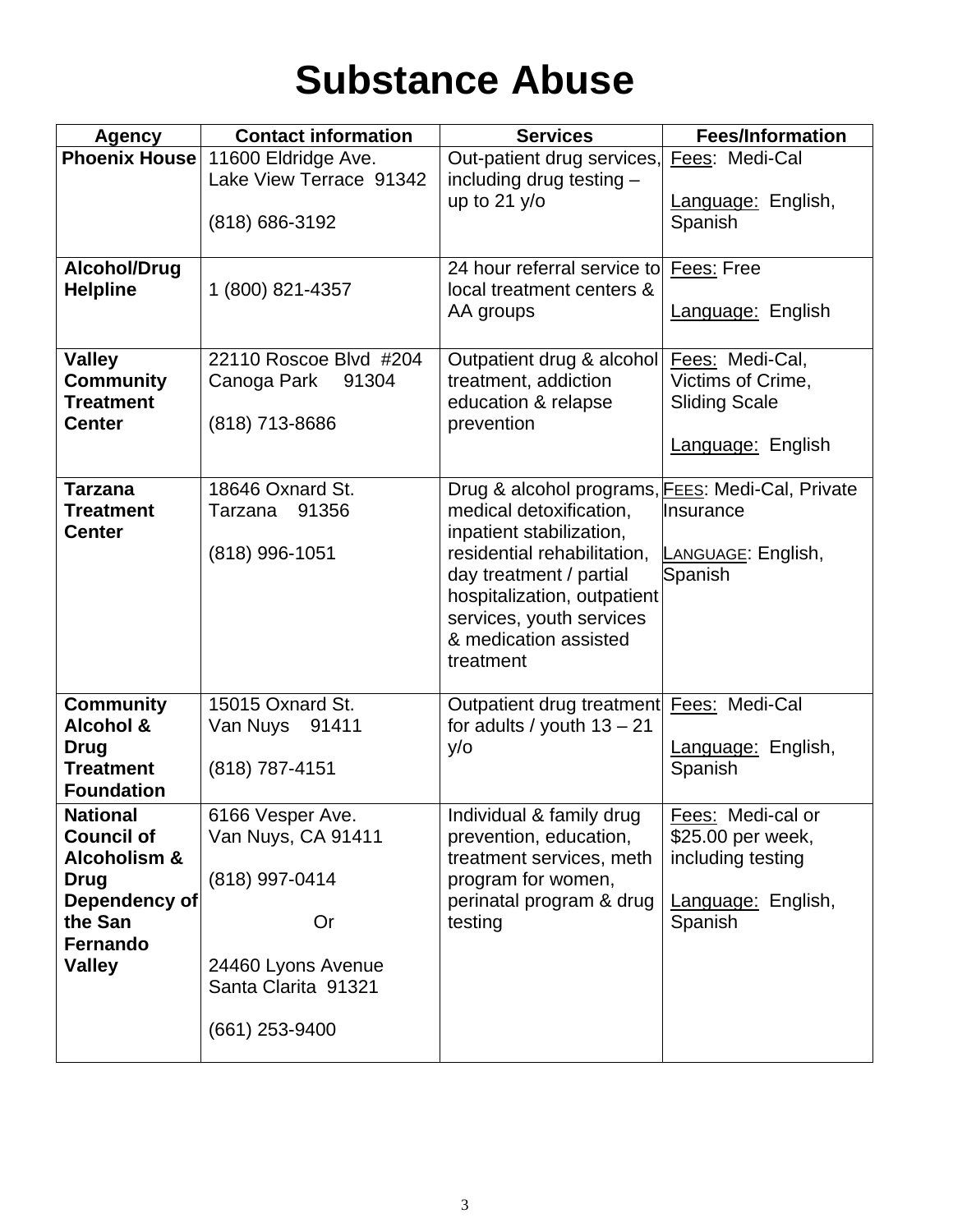| <b>Cri Help</b>                                          | 11027 Burbank Blvd.<br>North Hollywood                                             | <b>Residential treatment</b><br>program for adults only                                              | Fees: Private Insurance<br>only                                                |
|----------------------------------------------------------|------------------------------------------------------------------------------------|------------------------------------------------------------------------------------------------------|--------------------------------------------------------------------------------|
|                                                          | (800) 413-7660                                                                     |                                                                                                      | <u>Lanuguage:</u> English,<br>Spanish                                          |
| <b>IADARP</b>                                            | 6911 Hayvenhurst Avenue<br>#101<br>Van Nuys<br>91406<br>(818) 994-7454             | 6 month outpatient<br>program                                                                        | Fees: No Medi-Cal,<br>sliding scale only<br>Language: English,<br>Spanish      |
| <b>Oak Hospital</b>                                      | Aurora Charter 1161 East Covina Blvd.<br>Covina<br>91724<br>(800) 654-2673         | <b>Outpatient substance</b><br>abuse programs for<br>$13 - 17$ y/o                                   | <b>Fees: MediCal, Private</b><br>Insurance<br>Language: English,<br>Spanish    |
| <b>HIGH ROAD</b>                                         | 14430 Sherman Way<br>Van Nuys 91405<br>(818) 785-9119                              | DUI programs, outpatient<br>drug/alcohol for adults<br>only                                          | FEES: No Medi-Cal, cash<br>only<br><b>LANGUAGE: English</b>                    |
| <b>VICTORY</b>                                           | 844 North Hollywood Way<br><b>FOUNDATION, INC. Burbank</b> 91505<br>(818) 842-9446 | Outpatient drug treatment <b>FEES:</b> Sliding scale, no<br>center for 18 y/o & older                | Medi-Cal<br>LANGUAGE: English                                                  |
| California<br><b>Diversion</b><br>Programs, Inc.         | 21054 Sherman Way #205<br>Canoga Park 91303<br>(818) 716-0188                      | Outpatient drug / alcohol<br>program for adults only                                                 | Fees: No Medi-Cal,<br><b>Sliding Scale</b><br>Language: English                |
| <b>Alcoholics</b><br><b>Anonynmous</b><br><b>Hotline</b> | (818) 988-3001                                                                     | Referrals to AA meetings                                                                             | Fees: Free<br><u> Language :</u> English                                       |
| <b>AL-ANON</b><br><b>Hotline</b>                         | (818) 760-7122                                                                     | <b>Referrals to AL-ANON</b><br>meetings                                                              | Fees: Free<br><u>Language:</u> English                                         |
| <b>Center</b>                                            | Valley Women's Multiple Locations in SFV<br>(818) 713-8700                         | Outpatient drug & alcohol<br>treatment, relapse<br>prevention & addiction<br>education – adults only | <b>Fees: Medi-Cal, Victims</b><br>of Crime, Sliding Scale<br>Language: English |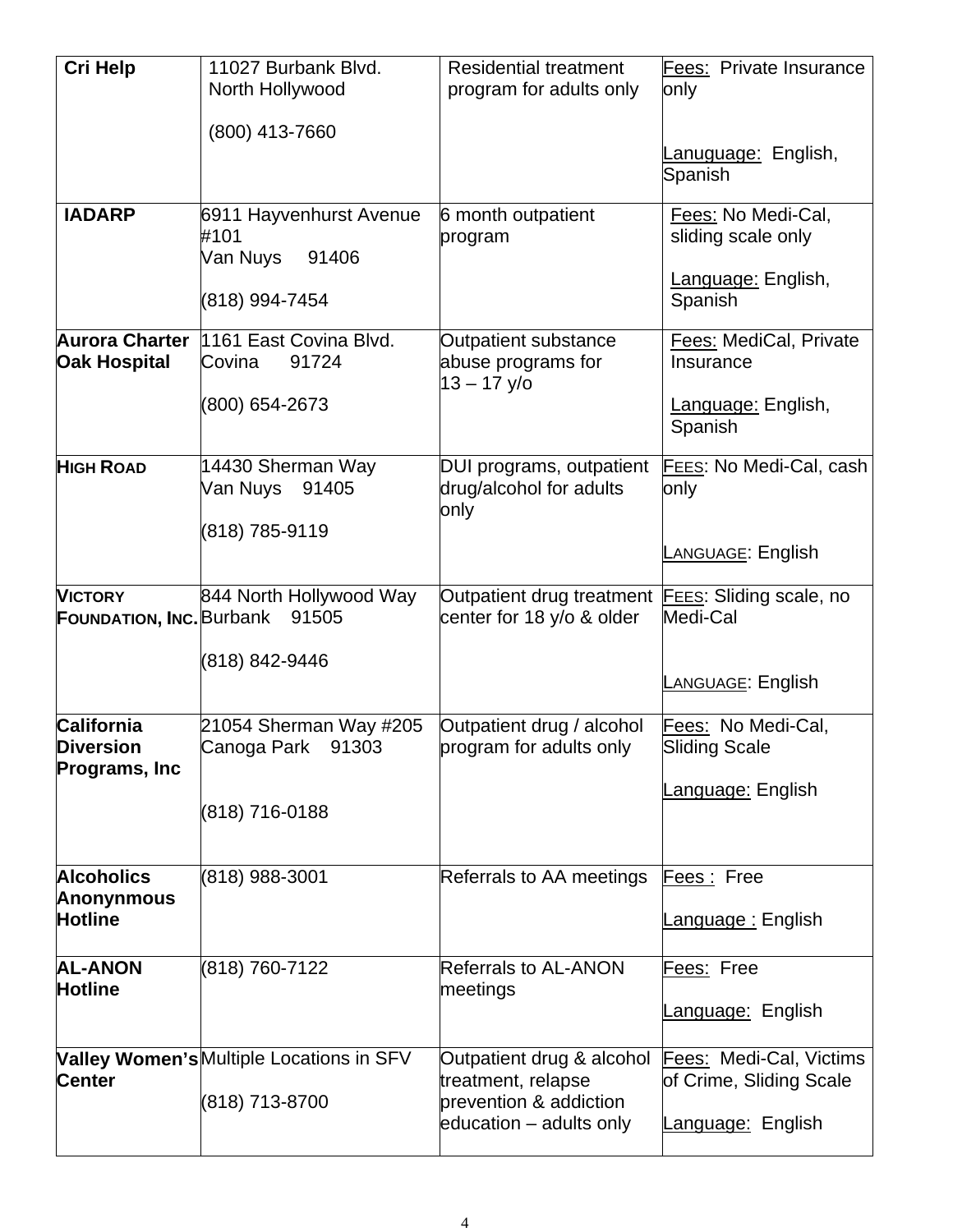| <b>Barrio</b>                                                      | <b>El Proyecto del 9140 Van Nuys Blvd. #211</b><br>Panorama City 91402<br>(818) 895-2206                                                                  | Drug / alcohol treatment<br>programs, 12-step<br>programs, relaps<br>prevention, drug<br>education, peer support &<br>daily reflections | Fees: Medi-Cal, Sliding<br>Scale<br>Language: English |
|--------------------------------------------------------------------|-----------------------------------------------------------------------------------------------------------------------------------------------------------|-----------------------------------------------------------------------------------------------------------------------------------------|-------------------------------------------------------|
|                                                                    | Pacific Lodge   4900 Serrania Ave<br>Youth Services Moodland Hills 91364<br>(818) 657-3115                                                                | Substance Abuse<br>Treatment Services for<br>7 – 25 y/o                                                                                 | Fees: Medi-Cal<br>Language: English<br>Spanish        |
| Hathaway-<br><b>Sycamores</b><br>Child & Family<br><b>Services</b> | 12450 Van Nuys Blvd # 100 Out Patient drug treatment Fees: Medi-Cal<br>91331<br>Pacoima<br>Contact – Jennifer Campoy<br>& Linda Arbiter<br>(818) 896-8366 | for youth $10 - 18$ y/o                                                                                                                 | anguage: English &<br>Spanish                         |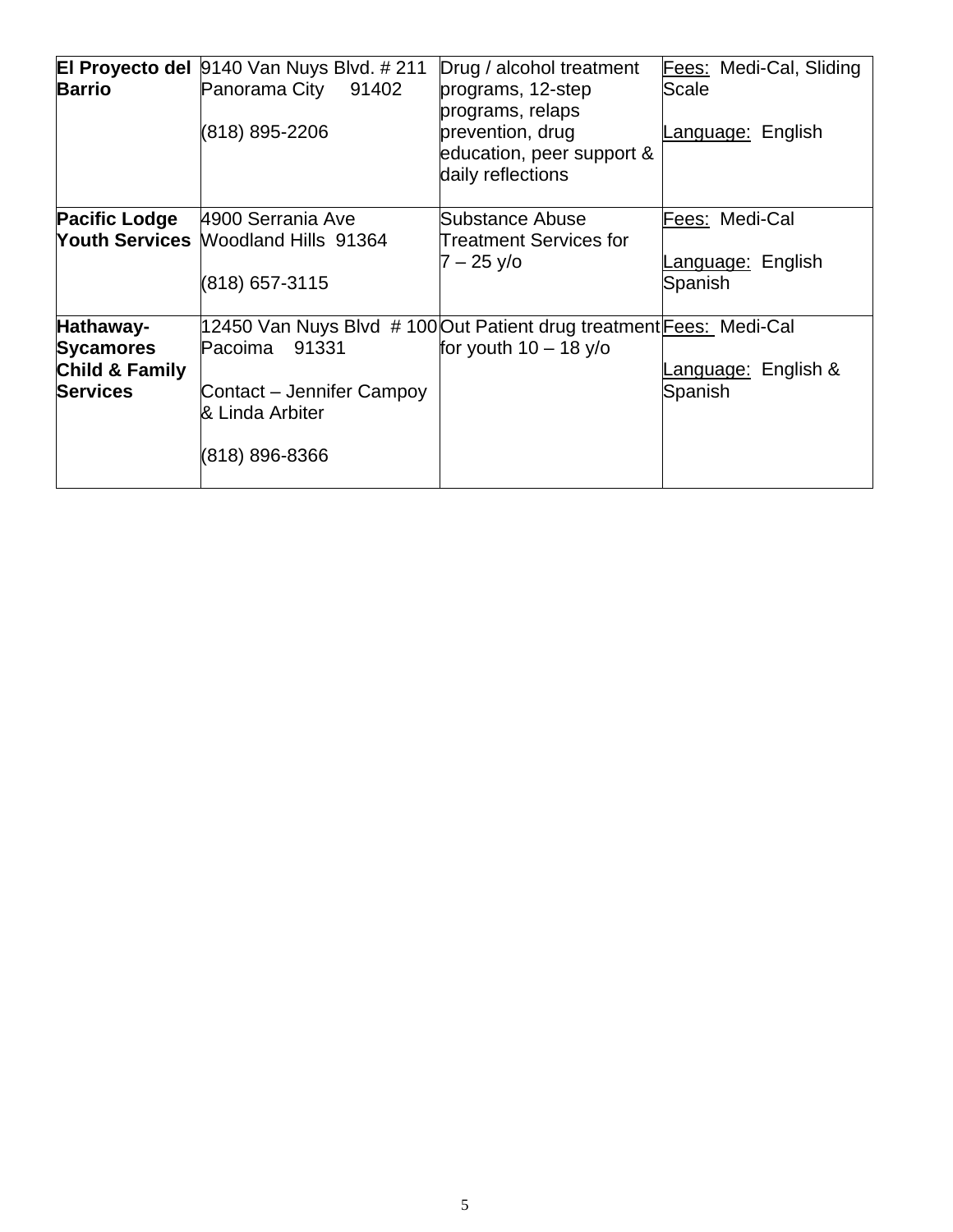### **Domestic Violence**

| <b>Agency</b>                                                                                     | <b>Contact information</b>                                               | <b>Services</b>                                                                                                           | <b>Fees/Information</b>                                         |
|---------------------------------------------------------------------------------------------------|--------------------------------------------------------------------------|---------------------------------------------------------------------------------------------------------------------------|-----------------------------------------------------------------|
| <b>Battered women</b><br>hotline                                                                  | (562) 437-4663                                                           | Support services for<br>battered women                                                                                    | Fees: Free<br>Language: English,<br>Spanish                     |
| Northridge<br><b>Hospital Center</b><br>for Assault<br><b>Treatment</b><br><b>Services (CATS)</b> | 14651 Oxnard<br>91411<br>Van Nuys<br>(818) 908-8630                      | Medical exams for evidence<br>of sexual abuse, outpatient<br>DV treatment & forensic<br>interviewing                      | Fees: Free<br>Language: English,<br>Spanish, Armenian,<br>Farsi |
| <b>Los Angeles</b><br><b>County Domestic</b><br><b>Violence Hotline</b>                           | (800) 978-3600                                                           | Support services for<br>domestic violence victims                                                                         | Fees: Free<br>Language: English,<br>Spanish                     |
| Women's Shelter<br>of Long Beach<br><b>Hotline</b>                                                | (562) 437-4663                                                           | Emergency shelter & DV<br>counseling                                                                                      | Fees: Free<br>Language: English,<br>Spanish                     |
| <b>1736 Family Crisis</b><br><b>Center</b>                                                        | 2116 Arlington Ave<br>#200<br>Los Angeles<br>90018<br><b>Main Office</b> | DV shelters for adults:<br>(562) 388-7652<br>(213) 745-6434<br>(310) 370-5902<br>DV shelters for Teens:<br>(310) 379-3620 | Fees: Free<br>Language: English,<br>Spanish                     |
| <b>Angel Step Inn</b><br><b>Hotline</b>                                                           | (323) 780-4357                                                           | Referrals to DV shelters                                                                                                  | Fees: Free<br>Language: English,<br>Spanish                     |
| <b>Rainbow Services</b><br><b>Hotline</b>                                                         | San Pedro<br>$(310) 547 - 9343$                                          | DV shelter & adult / youth<br>counseling                                                                                  | Fees: Free<br>Language: English,<br>Spanish                     |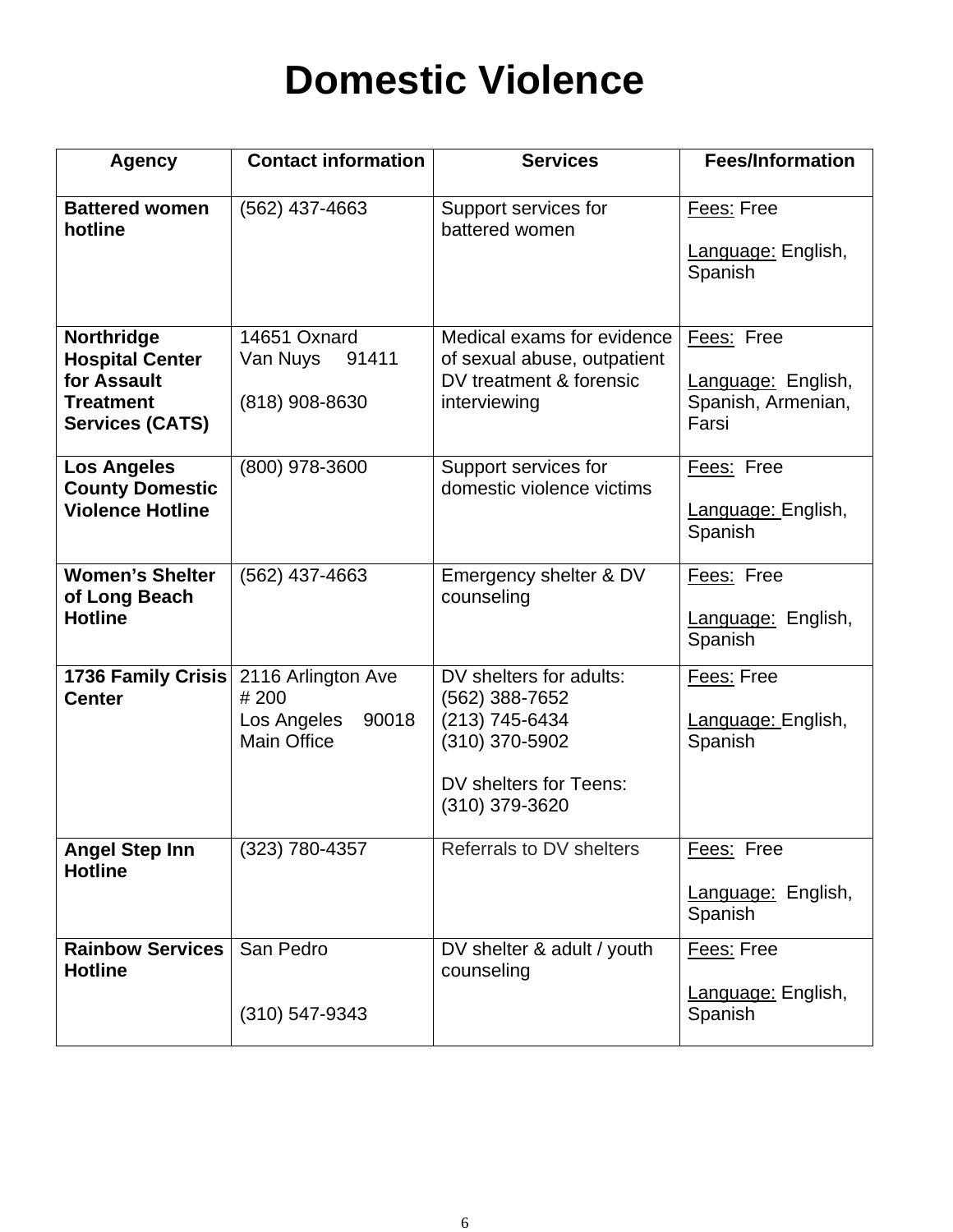| <b>VICTORY</b><br><b>FOUNDATION, INC.</b><br><b>California Family</b><br><b>Counseling Center-</b> Chatsworth 91311<br><b>Phillips Graduate</b><br><b>Institute</b> | 844 North Hollywood<br>Way<br>Burbank 91505<br>(818) 842-9446<br>19900 Plummer St.<br>(818) 907-9980 | Domestic Violence program<br>for perpetrators only $-$ men<br>lor women<br>Domestic violence<br>counseling                                    | <b>FEES:</b> Sliding scale, no<br>Medi-Cal<br><b>LANGUAGE: English</b><br><b>Fees: Sliding Scale</b><br>Language: English,<br>Spanish, Persian, |
|---------------------------------------------------------------------------------------------------------------------------------------------------------------------|------------------------------------------------------------------------------------------------------|-----------------------------------------------------------------------------------------------------------------------------------------------|-------------------------------------------------------------------------------------------------------------------------------------------------|
| <b>Community</b><br><b>Alcohol &amp; Drug</b><br>Treatment<br>Foundation                                                                                            | 15015 Oxnard St.<br>Van Nuys 91411<br>(818) 787-4151                                                 | Domestic violence<br>counseling                                                                                                               | Armenian<br>Fees: Medi-Cal<br>Language: English,<br>Spanish                                                                                     |
| <b>Haven House</b><br><b>Hotline</b><br>Domestic Violence (800) 978-3600                                                                                            | (323) 681-2626                                                                                       | Referrals to domestic<br>violence shelters<br><b>Referrals to DV shelters</b>                                                                 | Fees: Free<br>Fees: Free                                                                                                                        |
| <b>Hotline</b><br><b>YWCA Domestic</b><br><b>Violence</b>                                                                                                           | (818) 242-1106                                                                                       | Referrals for DV & homeless Fees: Free<br>shelters                                                                                            |                                                                                                                                                 |
| <b>Jewish Family</b><br><b>Service / Family</b><br><b>Violence Project</b>                                                                                          | (818) 505-0900<br>24-hour crisis line                                                                | Emergency DV shelter, case<br>mgmt, individual & group<br>therapy, victim advocate<br>services, children's program<br>in shelter              | Fees: Free<br>Language: English,<br>Spanish, Farsi,<br>Armenian                                                                                 |
| <b>The Road Ahead</b><br><b>Family Services</b>                                                                                                                     | 804 Pico Blvd.<br>San Fernando<br>(818) 745-2515                                                     | Victims of domestic violence Fees: \$5.00<br>program                                                                                          | <u> Language :</u> English &<br>Spanish                                                                                                         |
| <b>Haven Hills</b>                                                                                                                                                  | P.O. Box 260<br>Canoga Park 91305<br>(818) 887-6589                                                  | Domestic violence program,<br>30 day emergency shelter,<br>18 month transitional<br>services & DV support<br>groups for men, women &<br>LGBTQ | Fees: Free<br><u> Language :</u> English                                                                                                        |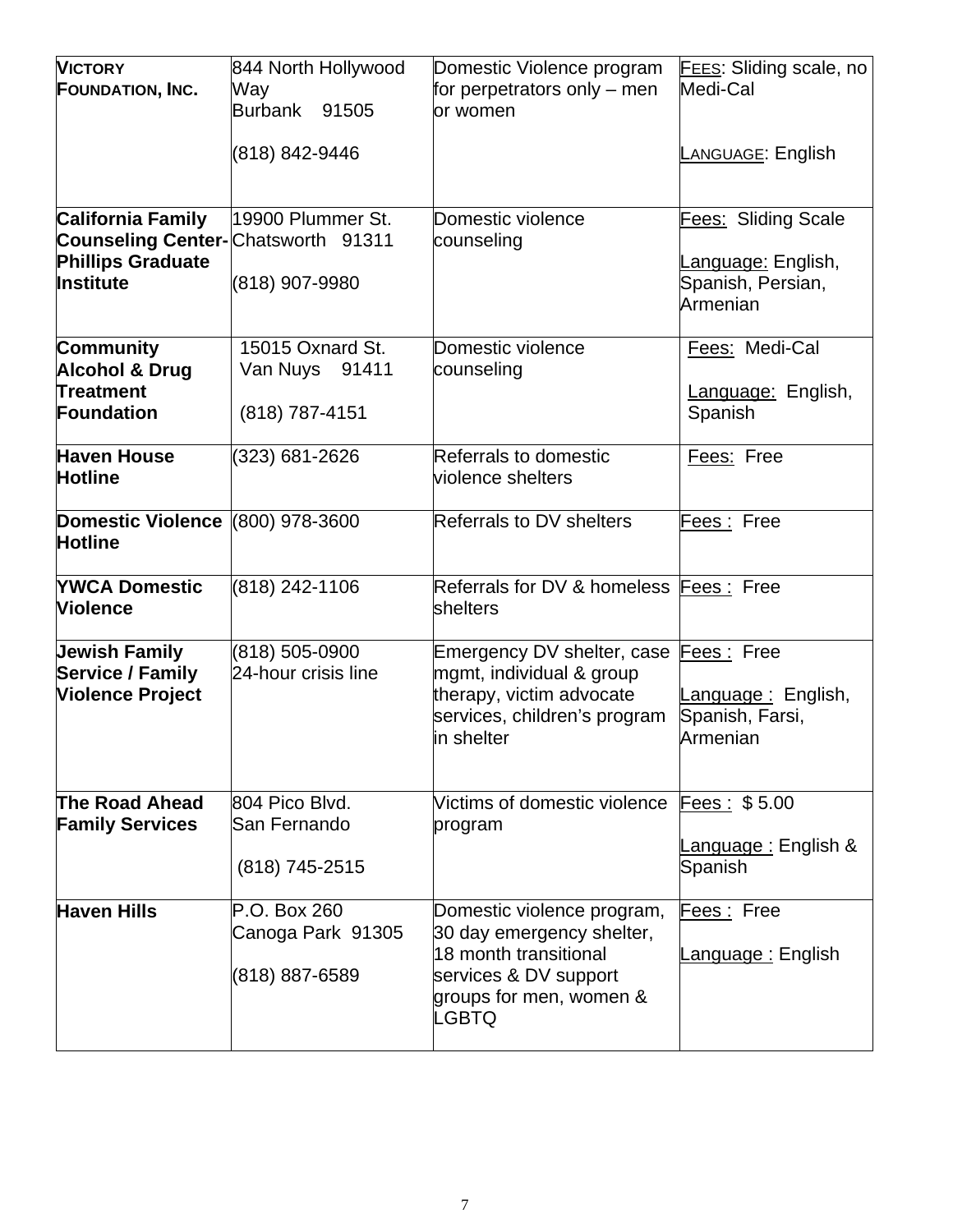| <b>Friends of the</b><br>Family                                         | 16861 Parthenia St.<br>North Hills 91343<br>(818) 988-4430                                  | Family violence prevention & Fees: Sliding scale,<br>treatment programs, Safe<br>Custody Exchange program                         | some programs free<br>Language: English,<br>Spanish, Armenian,<br>Farsi          |
|-------------------------------------------------------------------------|---------------------------------------------------------------------------------------------|-----------------------------------------------------------------------------------------------------------------------------------|----------------------------------------------------------------------------------|
| <b>Valley Women's</b><br><b>Center</b>                                  | Multiple Locations in<br><b>SFV</b><br>(818) 713-8700                                       | Domestic violence prevention <b>Fees:</b> Medi-Cal,<br>& treatment, education, crisis Victims of Crime,<br>management & resources | Sliding Scale,<br><b>CalWORKS</b><br><u>anguage:</u> English.                    |
| <b>El Proyecto del</b><br><b>Barrio</b>                                 | 9140 Van Nuys Blvd.<br>#211<br>Panorama City<br>91402<br>(818) 895-2206                     | Domestic violence program, Fees: Medi-Cal,<br>self-esteem, health education Sliding Scale<br>& life skills                        | Language: English                                                                |
| <b>Valley Family</b><br><b>Center</b>                                   | 302 South Brand Blvd.<br>San Fernando 91340<br>(818) 365-8588                               | Domestic violence program<br>for victims & perpetrators                                                                           | Fees: Sliding Scale<br>only, No Medi-Cal<br><u>Language:</u> English,<br>Spanish |
| The Children's<br><b>Safety Alliance</b>                                | 7915 Van Nuys Blvd<br>Van Nuys 91404<br>13421 Hubbard St.<br>Sylmar 91341<br>(818) 455-2152 | Child safety exchanges,<br>supervised visitations, DV<br>classes                                                                  | Fee: Sliding Scale only<br>& no intake fee<br>anguage: English,<br>Spanish       |
| The Village Family<br><b>Services</b>                                   | 6736 Laurel Canyon<br>Blvd. # 200<br>North Hollywood 91606<br>(818) 755-8786                | Domestic violence program                                                                                                         | Fees: Medi-Cal,<br><b>Sliding Scale</b><br>Language: English<br>Spanish          |
| <b>The Valley</b><br><b>Prevention &amp;</b><br><b>Treatment Center</b> | 1056 N. Maclay Ave #A DV program<br>lSan Fernando<br>(818) 365-7774<br>(818) 986-1161       |                                                                                                                                   | Fees: VOC, Sliding<br>Scale, Private Ins.<br><u>Language:</u> English            |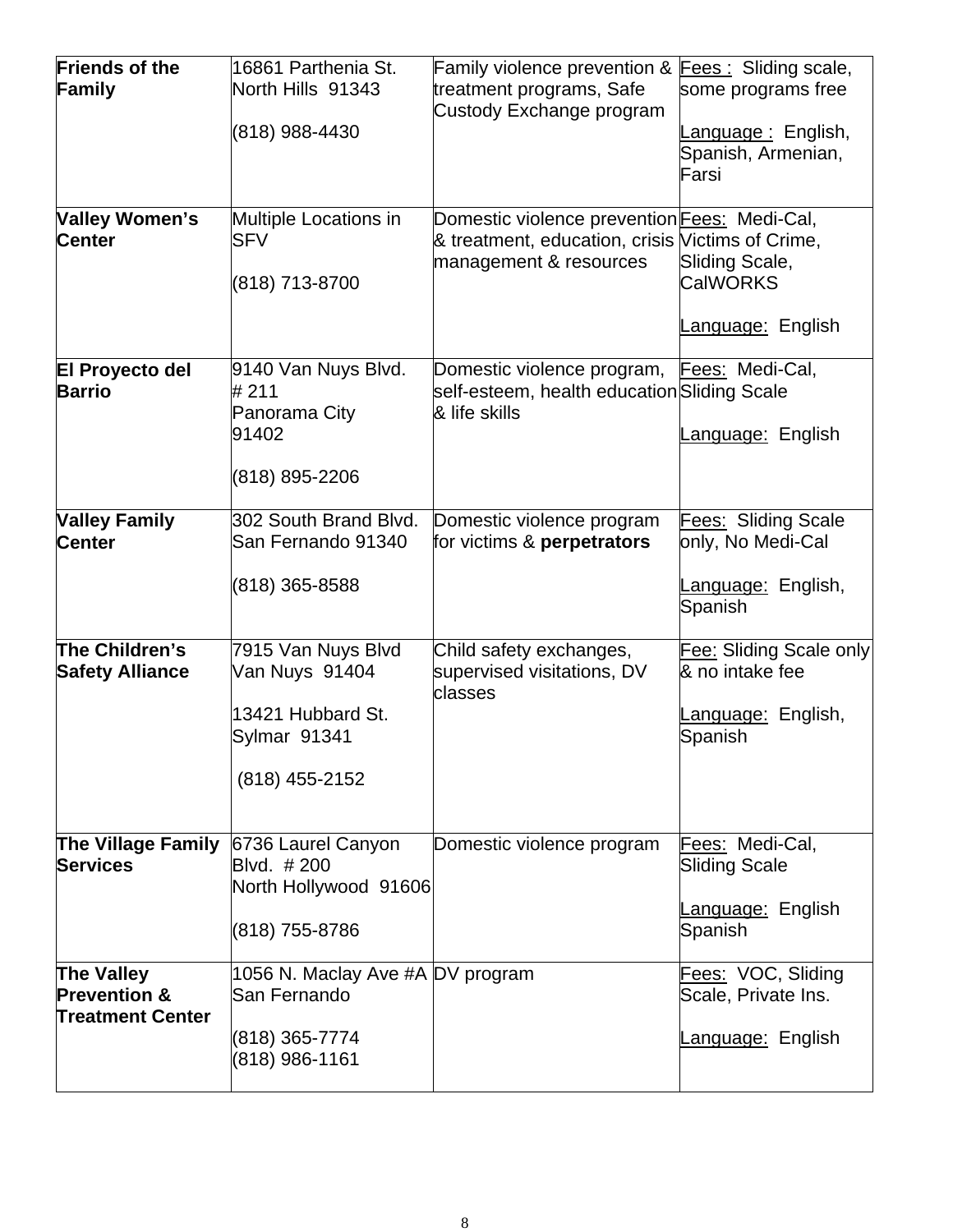| Domestic Violence (661) 259-4357<br><b>Center of Santa</b><br><b>Clarita Valley</b> |                                                                                                                                                                                                              | DV program including<br>therapy, support groups &<br>shelter referrals                                                                                                                                                                                                                                                                                                                                        | Fees: \$10 annual fee<br>Language: English                                                      |
|-------------------------------------------------------------------------------------|--------------------------------------------------------------------------------------------------------------------------------------------------------------------------------------------------------------|---------------------------------------------------------------------------------------------------------------------------------------------------------------------------------------------------------------------------------------------------------------------------------------------------------------------------------------------------------------------------------------------------------------|-------------------------------------------------------------------------------------------------|
| <b>Van Nuys Police</b><br><b>Station</b>                                            | (818) 374-9500                                                                                                                                                                                               | DV clinic - helps filing<br>restraining orders, advocacy<br>& referrals. Held every<br>Tuesday 5:00 pm - 9:00 pm                                                                                                                                                                                                                                                                                              | Fees: Free                                                                                      |
| <b>Strength United</b>                                                              | 14651 Oxnard St.<br>Van Nuys 91411<br>(818) 787-9700<br><b>Or</b><br>8700 Reseda Blvd.<br>Northridge 91324<br>(818) 772-9981<br><b>Or</b><br>28231 Avenue Crocker<br>#30<br>Valencia 91355<br>(661) 702-0000 | 24/7 Support & referral line<br>$DV$ program $-$ includes<br>advocacy, crisis intervention,<br>intensive case mgmt,<br>resource linkages *<br>accompaniments to forensic<br>medical evidentiary exams<br>Specializing in DV, human<br>trafficking & sexual assault<br><b>Family Justice Center Project</b><br>Includes: LAPD, forensic<br>nurse examiners, pro-bono<br>legal advocacy clinic, &<br>counselors | Fees: VOC, sliding<br>scale, no Medi-Cal<br>Languages: English,<br>Spanish, Farsi &<br>Armenian |
| <b>Valley Center for</b><br>the Prevention of<br><b>Family Violence</b>             | 6850 Van Nuys Blvd<br>#202<br>Van Nuys 91401<br>(818) 786-2079                                                                                                                                               | DV Support Grp & DV<br><b>Batterers Grp</b>                                                                                                                                                                                                                                                                                                                                                                   | Fees: \$15 - \$25, VOC,<br>LA Care & Care First<br>Language: English &<br>Spanish               |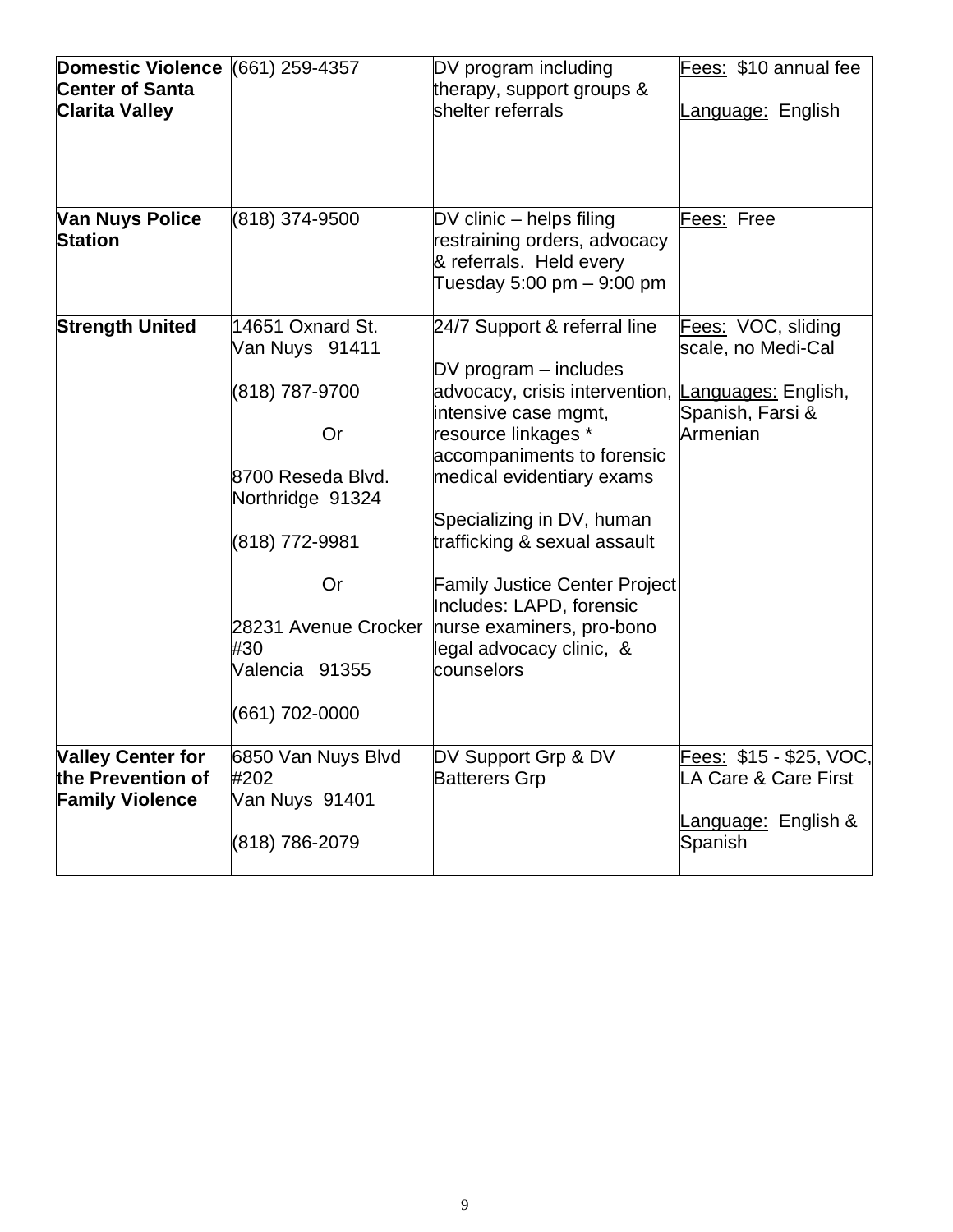## **Psychiatric Mental Health Services**

| <b>Agency</b>                                  | <b>Contact information</b>                             | <b>Services</b>                                                  | Fees/Information                              |
|------------------------------------------------|--------------------------------------------------------|------------------------------------------------------------------|-----------------------------------------------|
| The Help Group                                 | 13130 Burbank Blvd.<br><b>Sherman Oaks</b><br>91401    | Psychiatric treatment for youth Eees: Medi-Cal<br>$0 - 21$ y/o   |                                               |
|                                                | (818) 267-2753                                         |                                                                  | Language:<br>English, Spanish                 |
| <b>Department of</b><br><b>Mental Health</b>   | (800) 854-7771                                         | Referrals for mental health<br><b>services</b>                   | Fees: Free                                    |
| <b>Access Center</b>                           |                                                        |                                                                  | anguage: English.                             |
| Counseling4Kids                                | 601 South Glenoaks Blvd. Psychiatric services<br># 200 |                                                                  | Fees: Medi-Cal                                |
|                                                | Burbank 91502                                          |                                                                  | <u>anguage:</u> English                       |
|                                                | (818) 441-7800                                         |                                                                  | Fees: Medi-Cal                                |
| Hathaway-<br><b>Sycamores Child</b>            | 12450 Van Nuys Blvd<br>#100                            | Outpatient psychiatric &<br>mental health services for           |                                               |
| & Family Services                              | Pacoima 91331                                          | youth $0 - 18$ y/o                                               | <u>.anguage:</u> English<br>& Spanish         |
|                                                | Contact – Clarissa Ruiz &<br>Carmen Tobar              |                                                                  |                                               |
|                                                | (818) 896-8366                                         |                                                                  |                                               |
| <b>National Alliance</b><br>for Mental Illness | 14545 Sherman Circle<br>Van Nuys 91405                 | Support services for family<br>members helping people with       | Fees: Free                                    |
| (NAMI)                                         | (818) 994-6747                                         | mental health issues                                             | anguage:<br>English, Spanish                  |
| <b>County Regional</b>                         | <b>North Los Angeles 15400 Sherman Way</b><br># 170    | Mental health services to<br>persons with developmental          | Fees: Free,<br><b>Sliding Scale</b>           |
| <b>Center</b>                                  | 91406<br>Van Nuys                                      | disabilities, assists families<br>through service coordination,  | anguage: English                              |
|                                                | (818) 778-1900                                         | residential care & referrals                                     |                                               |
| <b>San Fernando</b><br><b>Valley Community</b> | 16360 Roscoe Blvd.<br>2nd Floor                        | Mental health services for<br>children & adults, outpatient      | Fees: Medi-Cal                                |
| <b>Mental Health</b><br><b>Center</b>          | 91406<br>Van Nuys                                      | community services, in-home<br>services                          | <u>anguage:</u> English,<br>Spanish, Armenian |
|                                                | (818) 901-4830                                         |                                                                  |                                               |
| <b>Pacific Lodge</b><br><b>Youth Services</b>  | 4900 Serrania Ave<br>Woodland Hills 91364              | <b>Psychiatric Evaluations &amp;</b><br>Assessments for 7-25 y/o | Fees: Medi-Cal                                |
|                                                | (818) 657-3115                                         |                                                                  | <u>anguage:</u> English<br>Spanish            |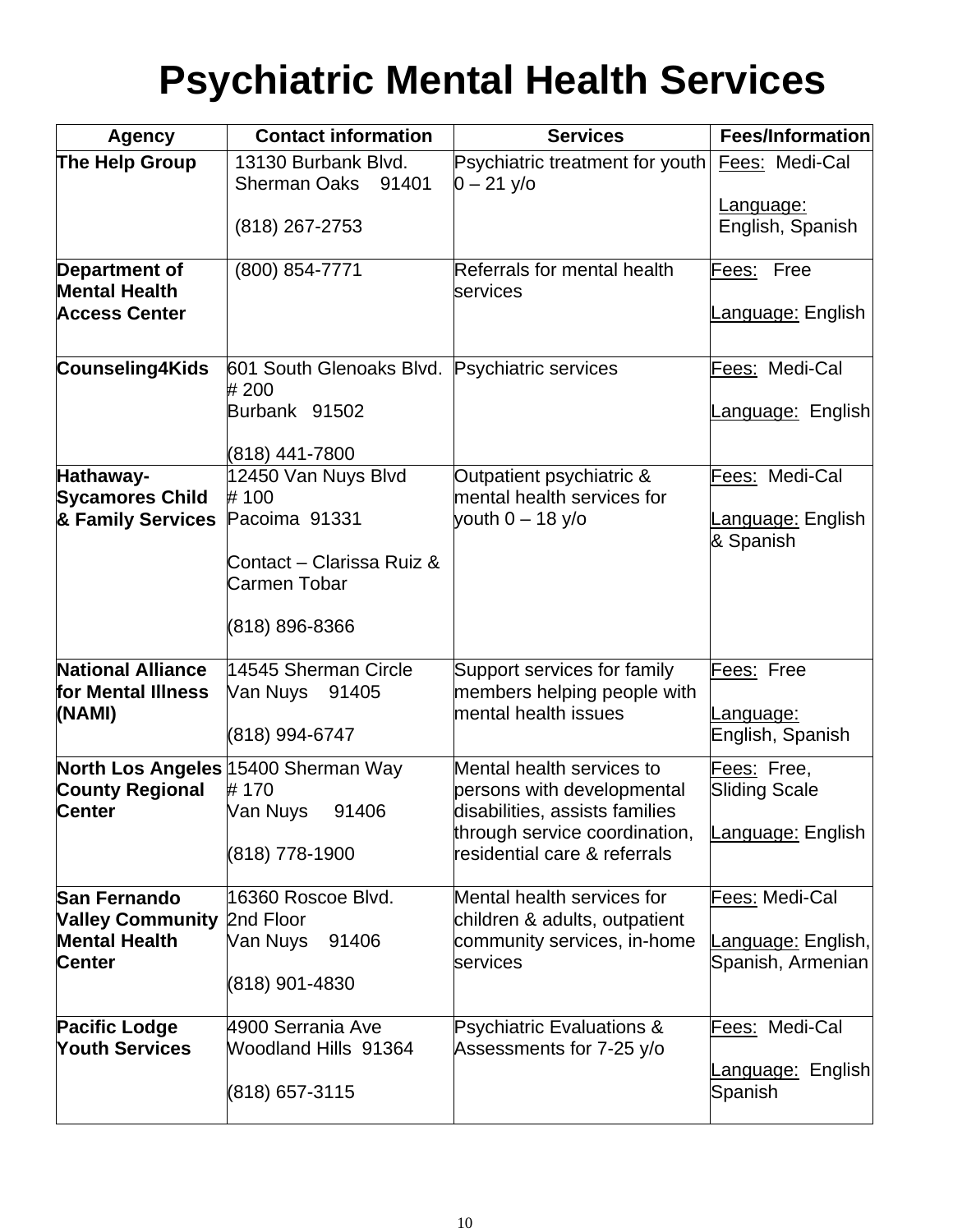# **Anger Management**

| <b>Agency</b>                              | <b>Contact information</b>                 | <b>Services</b>    | <b>Fees/Information</b>     |
|--------------------------------------------|--------------------------------------------|--------------------|-----------------------------|
| <b>California</b>                          | 21054 Sherman Way #205   Anger management  |                    | Fees: No Medi-Cal,          |
| <b>Diversion</b>                           | Canoga Park 91303                          |                    | Sliding Scale               |
| <b>Programs, Inc</b>                       |                                            |                    |                             |
|                                            |                                            |                    | <u>anguage:</u> English     |
|                                            | (818) 716-0188                             |                    |                             |
|                                            |                                            |                    |                             |
| <b>California Family</b>                   | 19900 Plummer St.                          | Anger management   | Fees: Sliding Scale,        |
| <b>Counseling Center-</b> Chatsworth 91311 |                                            |                    | no Medi-Cal                 |
| <b>Phillips Graduate</b>                   |                                            |                    |                             |
| <b>Institute</b>                           | (818) 907-9980                             |                    | <u>Language:</u> English,   |
|                                            |                                            |                    | Spanish, Persian,           |
|                                            |                                            |                    | Armenian                    |
| <b>Community</b>                           | 15015 Oxnard St.                           | Anger management   | Fees: Medi-Cal              |
| <b>Alcohol &amp; Drug</b>                  | Van Nuys 91411                             |                    |                             |
| Treatment                                  |                                            |                    | Language: English,          |
| Foundation                                 | (818) 787-4151                             |                    | Spanish                     |
|                                            |                                            |                    |                             |
| The Road Ahead                             | 804 Pico Blvd.                             | Anger management   | Fees: \$5.00                |
| <b>Family Services</b>                     | San Fernando                               | program – 16 weeks |                             |
|                                            |                                            |                    | <u>anguage : </u> English & |
|                                            |                                            |                    | Spanish                     |
|                                            | (818) 745-2515                             |                    |                             |
| <b>Friends of the</b>                      | 16861 Parthenia St.                        |                    |                             |
|                                            | North Hills 91343                          | Anger management   | <b>Fees: Sliding scale,</b> |
| Family                                     |                                            | program            | some programs free          |
|                                            | (818) 988-4430                             |                    | anguage: English,           |
|                                            |                                            |                    | Spanish, Armenian,          |
|                                            |                                            |                    | Farsi                       |
|                                            |                                            |                    |                             |
| Valley Women's                             | Multiple Locations in SFV                  | Anger management   | Fees: Medi-Cal,             |
| Center                                     |                                            | program            | Victims of Crime,           |
|                                            | (818) 713-8700                             |                    | <b>Sliding Scale</b>        |
|                                            |                                            |                    |                             |
|                                            |                                            |                    | Language: English           |
| <b>El Proyecto del</b>                     | 9140 Van Nuys Blvd. # 211 Anger management |                    | Fees: Medi-Cal,             |
| <b>Barrio</b>                              | Panorama City<br>91402                     | program            | <b>Sliding Scale</b>        |
|                                            |                                            |                    |                             |
|                                            | (818) 895-2206                             |                    | <u>anguage:</u> English     |
|                                            |                                            |                    |                             |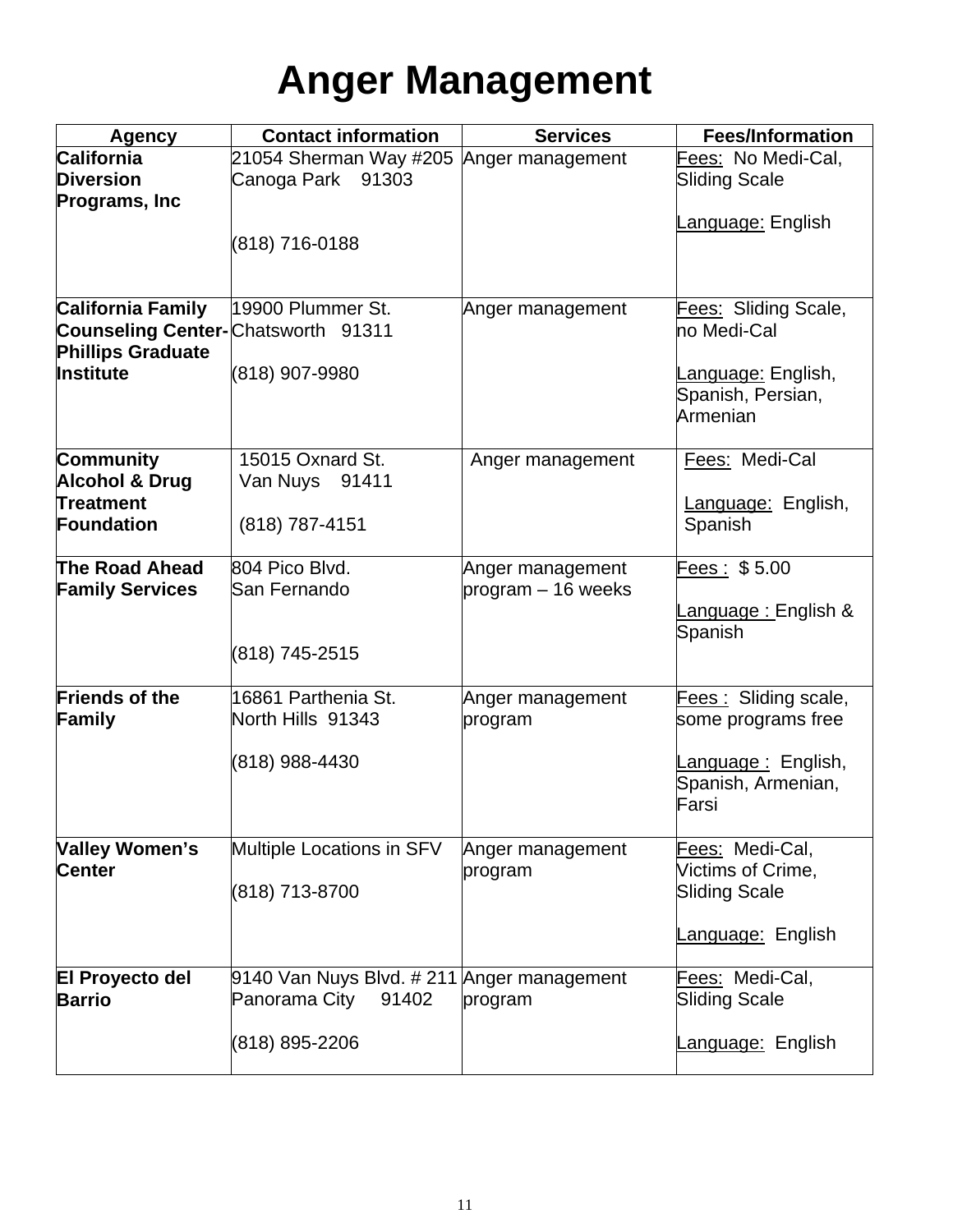| <b>Valley Family</b><br><b>Center</b>                                   | 302 South Brand Blvd.<br>San Fernando 91340<br>(818) 365-8588                               | Anger management<br>program | Fees: Sliding Scale<br>only<br>Language: English,<br>Spanish                         |
|-------------------------------------------------------------------------|---------------------------------------------------------------------------------------------|-----------------------------|--------------------------------------------------------------------------------------|
| The Valley<br><b>Prevention &amp;</b><br><b>Treatment Center</b>        | 1056 N. Maclay Ave #A<br>San Fernando<br>(818) 365-7774<br>(818) 986-1161                   | Anger management<br>program | Fees: VOC, Sliding<br>Scale, Private Ins.<br>Language: English                       |
| The Village Family<br><b>Services</b>                                   | 6736 Laurel Canyon Blvd.<br># 200<br>North Hollywood 91606<br>(818) 755-8786                | Anger management<br>program | Fees: Medi-Cal,<br><b>Sliding Scale</b><br>Language: English<br>Spanish              |
| <b>Valley Center for</b><br>the Prevention of<br><b>Family Violence</b> | 6850 Van Nuys Blvd #202<br>Van Nuys 91401<br>(818) 786-2079                                 | Anger management<br>groups  | Fees: \$15 - \$25,<br>VOC, LA Care & Care<br>First<br>Language: English &<br>Spanish |
| The Children's<br><b>Safety Alliance</b>                                | 7915 Van Nuys Blvd<br>Van Nuys 91404<br>13421 Hubbard St.<br>Sylmar 91341<br>(818) 455-2152 | Anger management<br>program | Fee: Sliding Scale only<br>& no intake fee<br>Language: English,<br>Spanish          |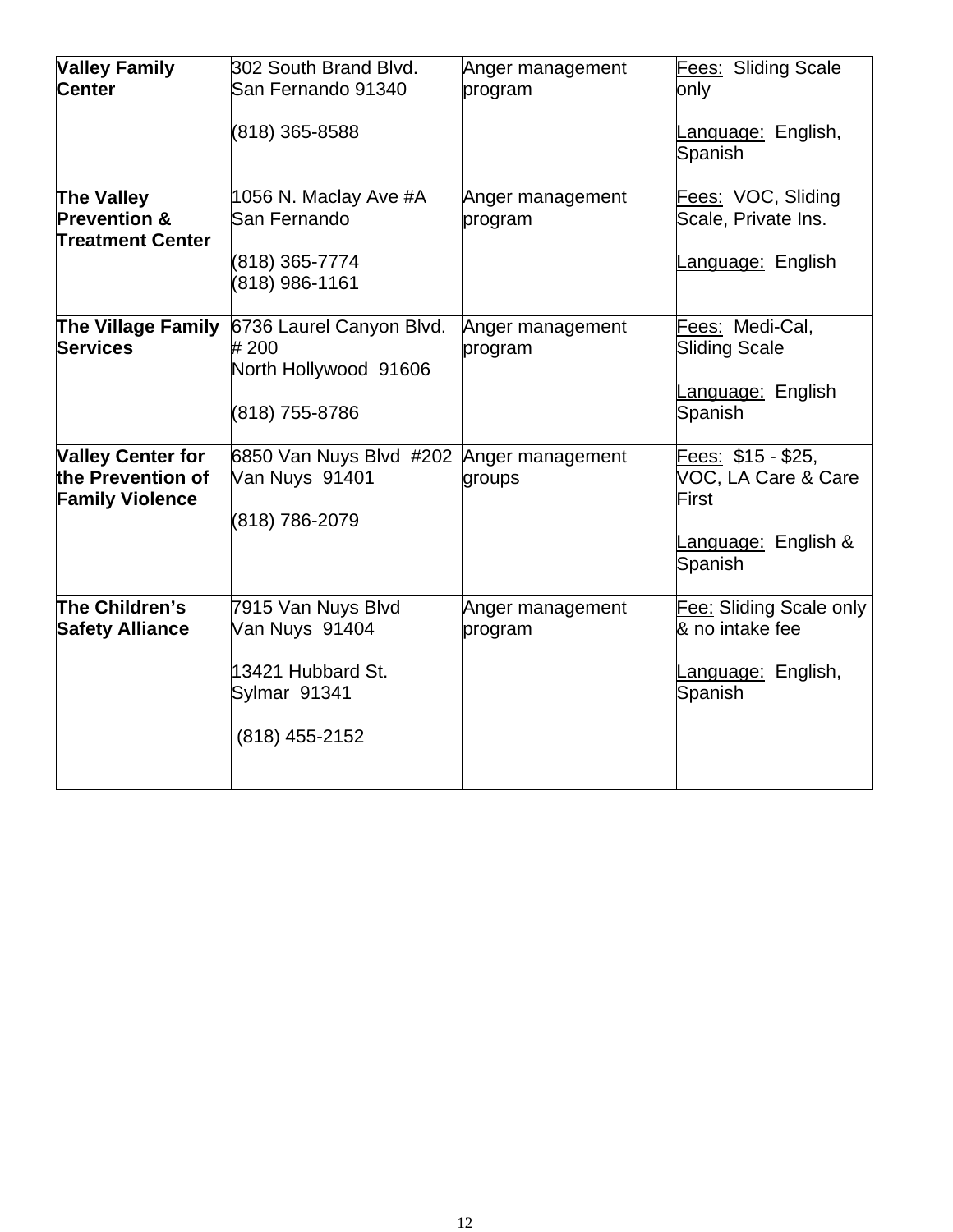# **Counseling**

| <b>California Family</b><br><b>Counseling</b><br><b>Center-Phillips</b><br><b>Graduate</b><br><b>Institute</b> | 19900 Plummer St.<br>Chatsworth 91311<br>(818) 907-9980                             | Outpatient services -<br>individual, couples & family<br>therapy                                                                   | <b>Fees: Sliding Scale,</b><br>no Medi-Cal<br>Language: English,<br>Spanish, Persian,<br>Armenian |
|----------------------------------------------------------------------------------------------------------------|-------------------------------------------------------------------------------------|------------------------------------------------------------------------------------------------------------------------------------|---------------------------------------------------------------------------------------------------|
| Center for<br><b>Individual &amp;</b><br><b>Family</b><br><b>Counseling</b>                                    | 5445 Laurel Canyon<br>Blvd.<br>2nd Floor North<br>Hollywood 91601<br>(818) 761-2227 | Psychotherapy for children<br>$(6 + y/o)$ , family & adults                                                                        | Fees: No Medi-cal,<br>Cash only - \$ 25.00<br>minimum<br>Language: English,<br>Spanish, Armenian  |
| <b>Child &amp; Family</b><br><b>Guidance Center</b>                                                            | Multiple locations in<br><b>SFV</b><br>(818) 993-9311                               | Specialized prevention &<br>early intervention services to<br>children, TAY youth, & adults<br>& Gang Prevention program<br>(GRYD) | Fees: Medi-Cal,<br>some services free<br>Language: English                                        |
| <b>The Help Group</b>                                                                                          | 13130 Burbank<br>Blvd.<br><b>Sherman Oaks</b><br>91401<br>(818) 267-2753            | Individual counseling - adults<br>only                                                                                             | Fees: Medi-Cal<br>Language: English,<br>Spanish                                                   |
| <b>Our House</b>                                                                                               | 21860 Burbank<br>Blvd. #195<br><b>Woodland Hills</b><br>91367<br>(818) 222-3344     | Grief support groups for<br>children & adults - children<br>$4 + y$ /0                                                             | Fees: No Medi-cal,<br>Sliding Scale only<br>Language: English                                     |
| <b>Suicide Hotline</b>                                                                                         | (877) 727-4747                                                                      | 24 hour hotline                                                                                                                    | Fees: Free                                                                                        |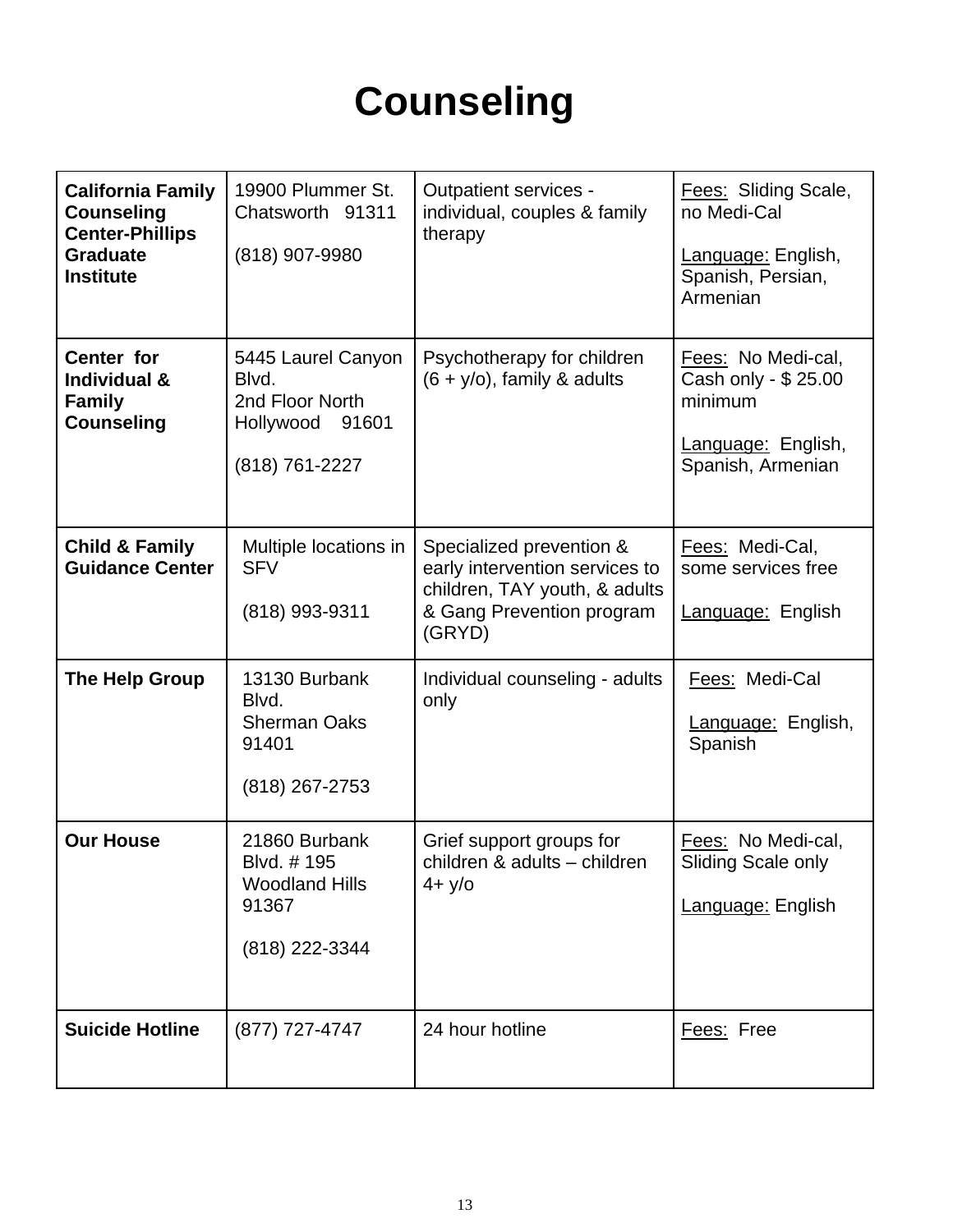| <b>Counseling4Kids</b>                                                                                                 | 601 South Glenoaks<br>Blvd. # 200<br>Burbank 91502<br>(818) 441-7800                                                                                             | Individual & family therapy,<br>CBT, PCIT, trauma focused,<br>Triple P, MAP & Seeking<br>Safety, In-Home services                                                                        | Fees: Medi-Cal<br>Language: English<br>Spanish                                                  |
|------------------------------------------------------------------------------------------------------------------------|------------------------------------------------------------------------------------------------------------------------------------------------------------------|------------------------------------------------------------------------------------------------------------------------------------------------------------------------------------------|-------------------------------------------------------------------------------------------------|
| <b>The Road Ahead</b><br><b>Family Services</b>                                                                        | 16944 Ventura Blvd.<br># 24<br>Encino<br>(818) 745-2515                                                                                                          | Individual & family therapy<br>for children & adults, sexual<br>abuse awareness, case<br>management & TAY<br>depression group                                                            | <b>Fees: Sliding Scale,</b><br>Group Pricing,<br>Victims of Crime<br>Language: English          |
| Hathaway-<br><b>Sycamores Child</b><br>& Family<br><b>Services</b>                                                     | 12450 Van Nuys<br>Blvd. #100<br>Pacoima 91331<br>12510 Van Nuys<br>Blvd. #201<br>Pacoima 91331<br>Contact - Clarissa<br>Ruiz & Carmen<br>Tobar<br>(818) 896-8366 | Outpatient: Individual, group<br>& family therapy for youth<br>$0 - 18$ y/o.<br>In-Home: Therapeutic<br><b>Behavioral Support</b>                                                        | Fees: Medi-Cal<br>Language: English &<br>Spanish                                                |
| <b>Friends of the</b><br><b>Family</b>                                                                                 | 16861 Parthenia St.<br>North Hills 91343<br>(818) 988-4430                                                                                                       | Individual, couples, & family<br>counseling for children &<br>adults, intensive case<br>management & sex offender<br>programs for adult males,<br>females, TAY youth, and<br>adolescents | Fees: Sliding scale,<br>some programs free<br>Language: English,<br>Spanish, Armenian,<br>Farsi |
| <b>Institute for</b><br><b>Muliticultural</b><br><b>Counselng &amp;</b><br><b>Education</b><br><b>Services (IMCES)</b> | 3580 Wilshire Blvd.<br>#2000<br>Los Angeles<br>(213) 381-1250                                                                                                    | Individual & family therapy<br>for children & adults,<br>Wraparound services, family<br>preservation, and FSP                                                                            | Fees: Medi-Cal<br>Language: English                                                             |
| <b>Valley Women's</b><br><b>Center</b>                                                                                 | Multiple Locations in<br><b>SFV</b><br>(818) 713-8700                                                                                                            | Individual, family & child<br>therapy services, support<br>groups, life skills training,<br>case management,<br>resources & referrals                                                    | Fees: Medi-Cal,<br>Victims of Crime,<br><b>Sliding Scale</b><br>Language: English               |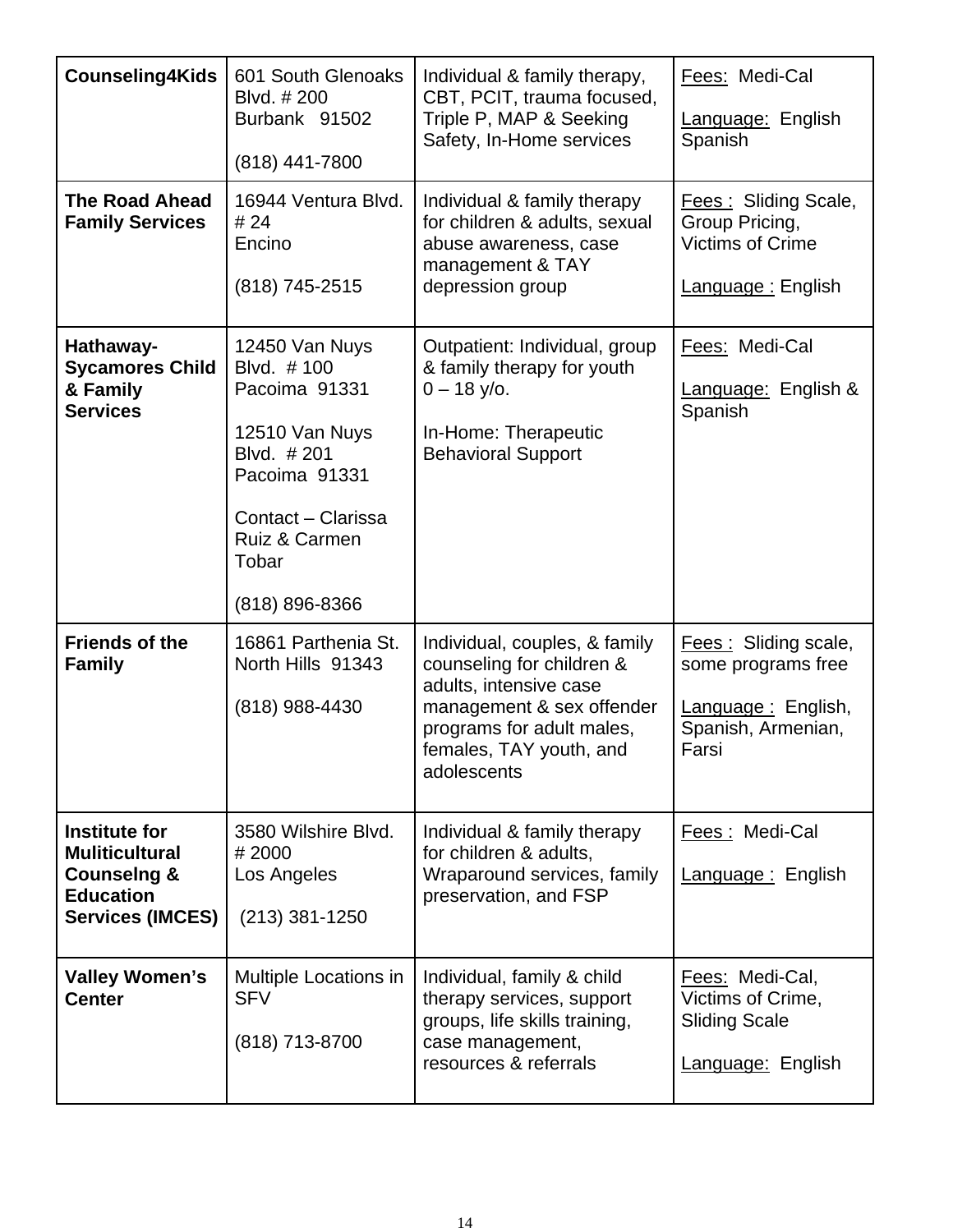| <b>El Centro De</b><br><b>Amistad</b>                      | 7038 Owensmouth<br>Ave.<br>Canoga Park 91303<br>(818) 347-8565                 | Individual counseling for<br>children & adults, family &<br>group therapy, case<br>management & medication<br>support                         | Fees: Medi-Cal only<br>Language: English<br>Spanish & Farsi                        |
|------------------------------------------------------------|--------------------------------------------------------------------------------|-----------------------------------------------------------------------------------------------------------------------------------------------|------------------------------------------------------------------------------------|
| El Proyecto del<br><b>Barrio</b>                           | 9140 Van Nuys<br>Blvd. #211<br>Panorama City<br>91402<br>(818) 895-2206        | Individual counseling for<br>children & adults, self-<br>esteem & peer support                                                                | Fees: Medi-Cal,<br><b>Sliding Scale</b><br>Language: English                       |
| <b>Now I See A</b><br><b>Person Institute</b><br>(NISAPI)  | 9633 Baden Avenue<br>Chatsworth<br>(818) 407-0922<br>(626) 487-9305            | Horse (equine) assisted<br>therapy for adults, couples,<br>children, families & TAY<br>youth, individual, couples,<br>family, & group therapy | Fees: Medi-Cal,<br>Private Insurance,<br><b>Sliding Scale</b><br>Language: English |
| <b>El Nido Family</b><br><b>Centers</b>                    | 13460 Van Nuys<br>Blvd.<br>Pacoima 91333<br>(818) 896-7776                     | <b>Neurotics Anonymous</b><br>Meetings                                                                                                        | Fees: Free<br>Language: English                                                    |
| <b>Valley Family</b><br><b>Center</b>                      | 302 South Brand<br>Blvd.<br>San Fernando<br>91340<br>$(818)$ 365-8588          | Individual therapy for<br>children & adults, couples<br>counseling & sexual abuse<br>program for victims. Sexual<br>abuse awareness classes   | Fees: Medi-Cal &<br><b>Sliding Scale</b><br>Language: English,<br>Spanish          |
| <b>Aviva Family &amp;</b><br>Children's<br><b>Services</b> | 5200 Lankershim<br>Blvd. #170<br>North Hollywood<br>91601<br>(323) 997-5971    | Parent-child interaction<br>therapy (PCIT) for children<br>$2 - 5$ y/o, Wraparound<br>services                                                | Fees: Medi-Cal only<br>Language: English                                           |
| <b>The Village</b><br><b>Family Services</b>               | 6736 Laurel Canyon<br>Blvd. #200<br>North Hollywood<br>91606<br>(818) 755-8786 | Outpatient counseling<br>services, Wraparound<br>services, TBS & parent-child<br>interactive therapy                                          | Fees: Medi-Cal,<br><b>Sliding Scale</b><br>Language: English                       |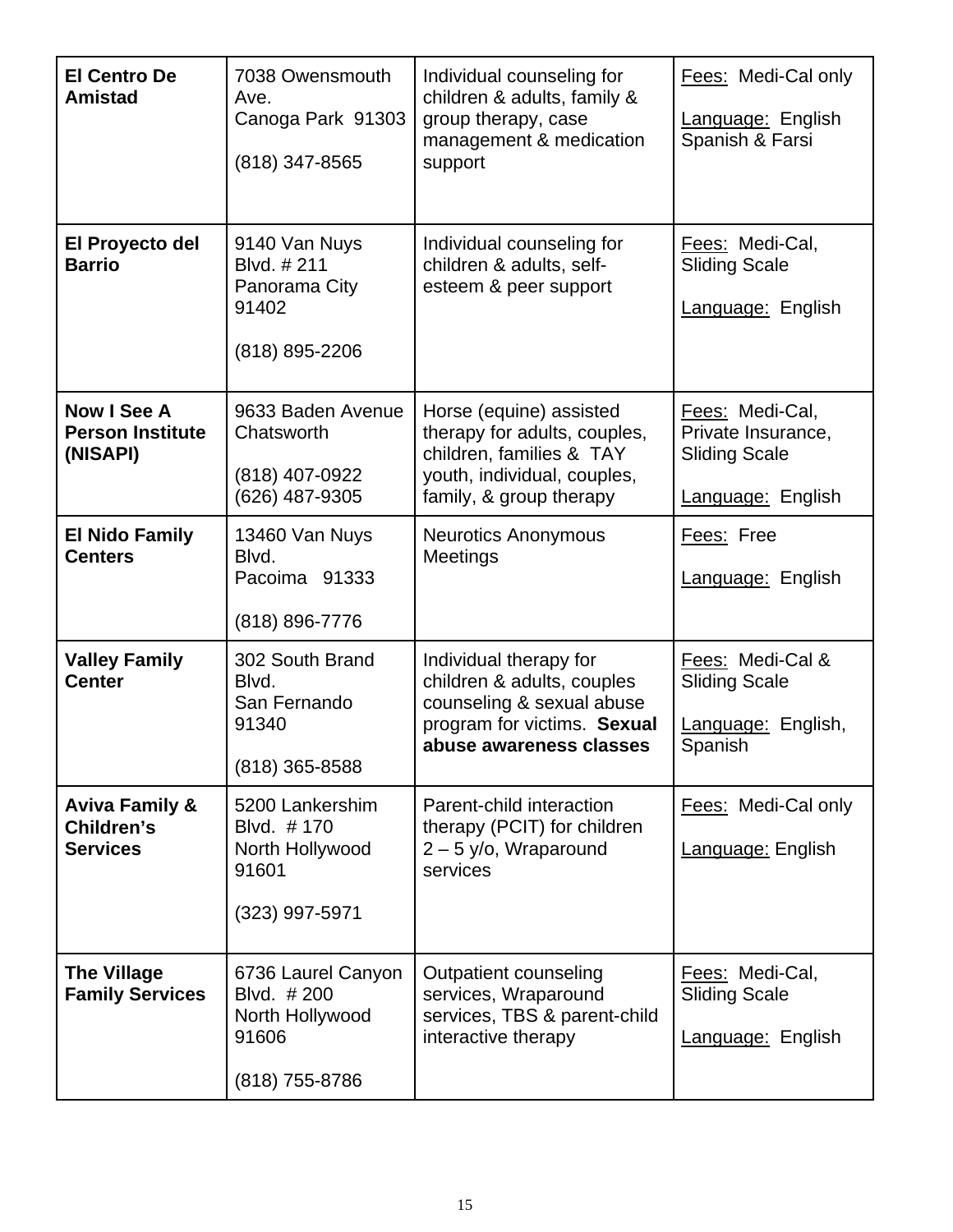| <b>West Valley</b><br><b>Counseling</b><br><b>Center</b>                                                                   | 19634 Ventura Blvd.<br>#212<br>Tarzana 91356<br>(818) 758-9450                     | Individual, couples & family<br>therapy $-$ children, teens $\&$<br>adults          | Fees: VOC & Sliding<br>Scale \$40 - \$80<br>Language: English<br>Spanish                                 |
|----------------------------------------------------------------------------------------------------------------------------|------------------------------------------------------------------------------------|-------------------------------------------------------------------------------------|----------------------------------------------------------------------------------------------------------|
| <b>The Valley</b><br><b>Prevention &amp;</b><br><b>Treatment</b><br><b>Center</b>                                          | 1056 N. Maclay Ave<br>#A<br>San Fernando<br>(818) 365-7774<br>(818) 986-1161       | Counseling services for<br>teens, teen support groups &<br>in-home therapy services | Fees: VOC, Sliding<br>Scale, Private Ins.<br>Language: English                                           |
| <b>Optimist Youth</b><br><b>Homes &amp; Family</b><br><b>Services</b>                                                      | 6957 N. Figueroa St.<br>Los Angeles 90041<br>$(323)$ 443-3175                      | Individual therapy for<br>children & youth                                          | Fees: Medi-Cal<br>Language: English<br>Spanish                                                           |
| <b>Child &amp; Family</b><br><b>Center</b>                                                                                 | 21545 Centre Pointe<br>Parkway<br>Santa Clarita<br>(661) 259-9439                  | In-home & out-patient<br>counseling services for<br>children & adults               | Fees: Medi-Cal<br>Language: English<br>Spanish                                                           |
| <b>Pacific Lodge</b><br><b>Youth Services</b>                                                                              | 4900 Serrania Ave<br><b>Woodland Hills</b><br>91364<br>$(818)$ 657-3115            | Individual & Group Therapy,<br>In-Home services, Triple P,<br>CBT, ART, 7-25 y/o    | Fees: Medi-Cal<br>Language: English<br>Spanish                                                           |
| <b>San Fernando</b><br><b>Valley</b><br><b>Community</b><br><b>Mental Health</b><br>Center, Inc. -<br><b>CAPIT Program</b> | 14624 Sherman<br>Way #408<br>Van Nuys 91405<br>(818) 778-6406                      | Individual, Couples, Family &<br>Conjoint counseling.                               | Fees: Free<br>Language: English,<br>Spanish, Hebrew                                                      |
| <b>Asian Pacific</b><br><b>Counseling &amp;</b><br><b>Treatment</b><br><b>Centers</b>                                      | 15400 Sherman<br>Way #220<br>Van Nuys 91406<br>(818) 267-1100<br><b>Tiger Doan</b> | Individual, Family, & Couples<br>therapy for children & adults                      | Fees: Free & Medi-<br>Cal<br>Language: English,<br>Spanish, Korean,<br>Vietnamese,<br>Cambodian, Tagalog |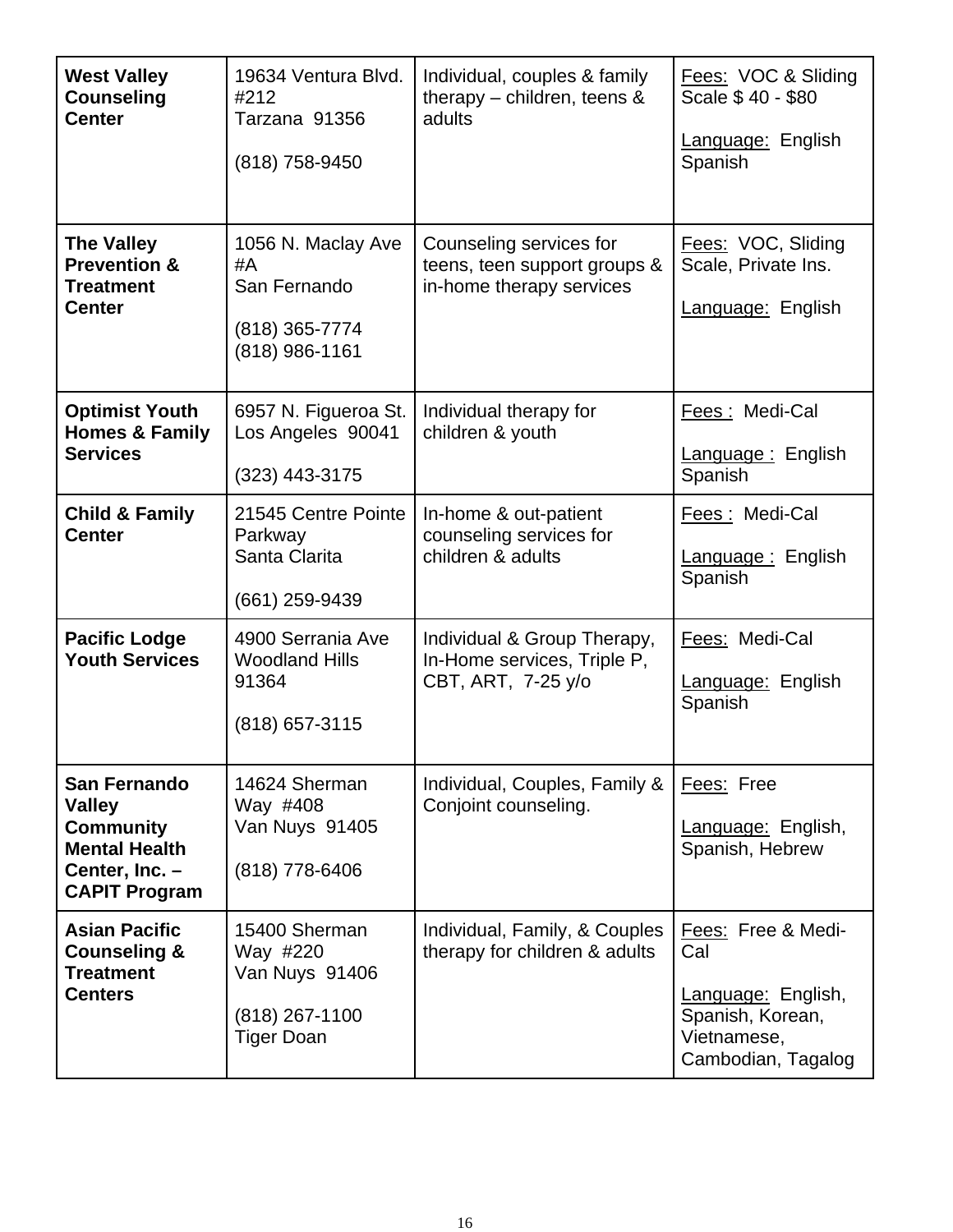| <b>El Nido Family</b><br><b>Centers-CAPIT</b><br>Program                | 10200 Sepulveda<br>Blvd.<br>Mission Hills 91345<br>(818) 830-3036                                                                                                                                 | Individual & Family<br>counseling. Office or in-<br>home services                                                                                                                                                                                                                                                                                            | <b>Fees: Sliding Scale</b><br>or Free<br>Language: English,<br>Spanish                          |
|-------------------------------------------------------------------------|---------------------------------------------------------------------------------------------------------------------------------------------------------------------------------------------------|--------------------------------------------------------------------------------------------------------------------------------------------------------------------------------------------------------------------------------------------------------------------------------------------------------------------------------------------------------------|-------------------------------------------------------------------------------------------------|
| <b>Strength United</b>                                                  | 14651 Oxnard St.<br>Van Nuys 91411<br>(818) 787-9700<br>Or<br>8700 Reseda Blvd.<br>Northridge 91324<br>(818) 772-9981<br>Or<br>28231 Avenue<br>Crocker<br>#30<br>Valencia 91355<br>(661) 702-0000 | Individual, family or conjoint<br>counseling.<br>In home or agency setting<br>specializing in adoption, child<br>maltreatment, DV, human<br>trafficking & sexual assault<br>Addresses - DV, child<br>abuse, assault, sexual<br>assault, sexual abuse,<br>homicide, robbery, drunk<br>driving, vehicular<br>manslaughter, human<br>trafficking & LGBTQ issues | Fees: VOC, sliding<br>scale, no Medi-Cal<br>Languages: English,<br>Spanish, Farsi &<br>Armenian |
| <b>Valley Center for</b><br>the Prevention of<br><b>Family Violence</b> | 6850 Van Nuys Blvd<br>#202<br>Van Nuys 91401<br>(818) 786-2079                                                                                                                                    | Individual, Conjoint & Family<br>therapy                                                                                                                                                                                                                                                                                                                     | Fees: $$40 - $80$ ,<br>VOC, LA Care & Care<br>First<br>Language: English &<br>Spanish           |
| <b>SRD-</b><br><b>Straightening</b><br><b>Reins</b>                     | 30255 N. Quail Trail<br>Santa Clarita 91390<br>(661) 263-9371                                                                                                                                     | Horse (equine) assisted<br>therapy for adults, children &<br>families. Individual & group<br>therapy                                                                                                                                                                                                                                                         | <b>Fees: Free (limited)</b><br>space), sliding scale<br>Language: English &<br>Spanish          |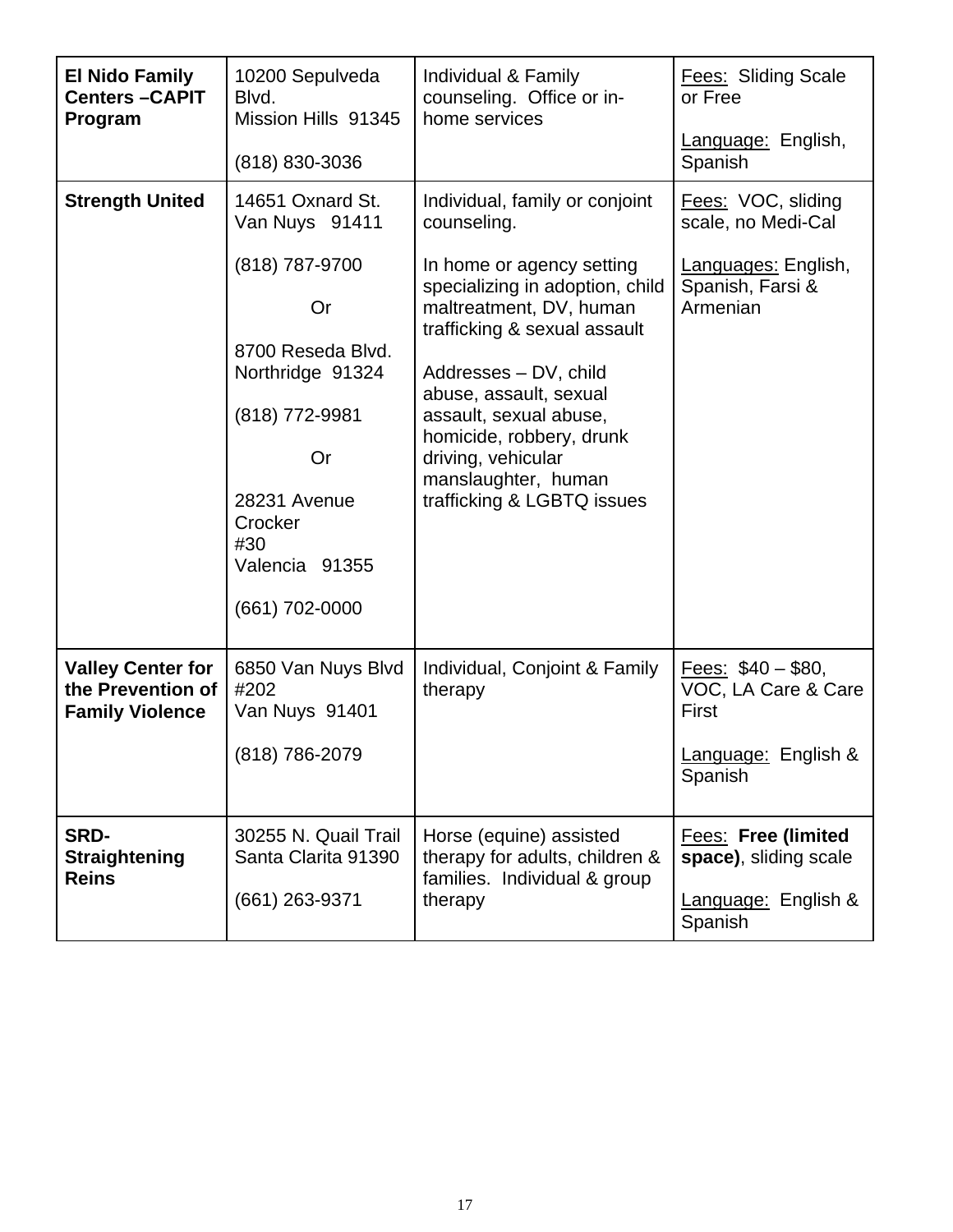### **Parenting**

| <b>Agency</b>                                                                                                   | <b>Contact information</b>                                            | <b>Services</b>                                      | <b>Fees/Information</b>                                                                                |  |
|-----------------------------------------------------------------------------------------------------------------|-----------------------------------------------------------------------|------------------------------------------------------|--------------------------------------------------------------------------------------------------------|--|
| <b>Community</b><br><b>Alcohol &amp; Drug</b><br>Treatment<br>Foundation                                        | 15015 Oxnard St.<br>Van Nuys<br>91411<br>(818) 787-4151               | Parenting classes                                    | Fees: Medi-Cal<br>Language: English,<br>Spanish                                                        |  |
| <b>California</b><br><b>Diversion</b><br>Programs, Inc.                                                         | 21054 Sherman Way #205<br>Canoga Park<br>91303<br>(818) 716-0188      | Parenting program                                    | <u>Fees:</u> No Medi-Cal,<br><b>Sliding Scale</b><br><u>Language:</u> Spanish<br>only                  |  |
| The Help Group                                                                                                  | 13130 Burbank Blvd.<br><b>Sherman Oaks</b><br>91401<br>(818) 267-2753 | Parenting program                                    | Fees: Free<br>Language: English,<br>Spanish                                                            |  |
| Center for<br>Individual & Family 2nd Floor<br>Counseling                                                       | 5445 Laurel Canyon Blvd.<br>North Hollywood 91601<br>(818) 761-2227   | Parenting program                                    | Fees: No Medi-cal,<br>Cash only - \$ 25.00<br>minimum<br><u>anguage:</u> English,<br>Spanish, Armenian |  |
| <b>California Family</b><br><b>Counseling Center-</b> Chatsworth 91311<br><b>Phillips Graduate</b><br>Institute | 19900 Plummer St.<br>(818) 907-9980                                   | Parenting program                                    | Fees: Sliding Scale,<br>no Medi-Cal<br><u>.anguage:</u> English,<br>Spanish, Persian,<br>Armenian      |  |
| The Road Ahead<br><b>Family Services</b>                                                                        | 804 Pico Blvd.<br>San Fernando<br>(818) 745-2515                      | Trauma focused<br>parenting program - 16<br>sessions | Fees : \$5.00<br><u>.anguage :</u> English &<br>Spanish                                                |  |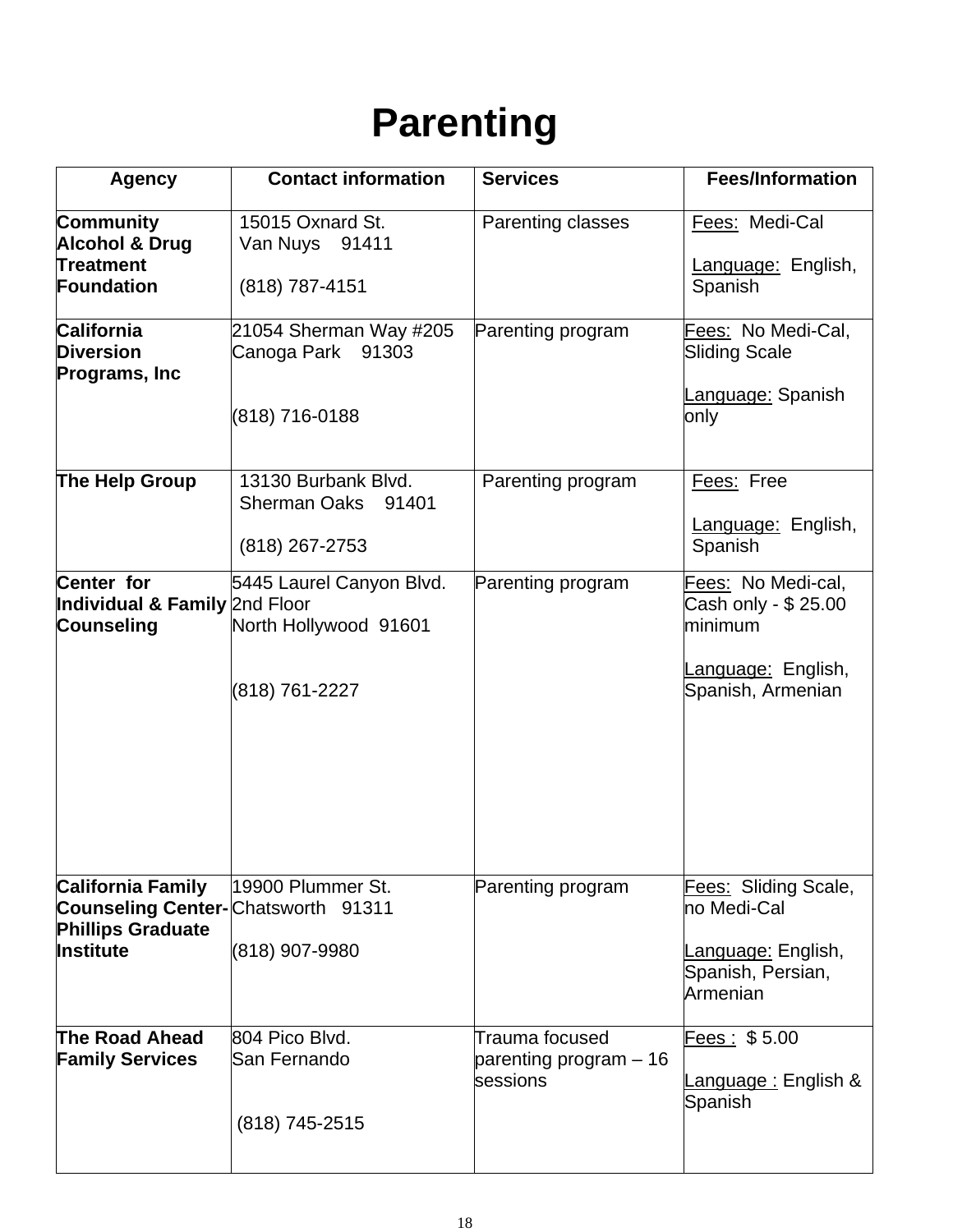| <b>Family Focus</b><br><b>Resource Center</b>                                           | CSUN, Santa Clarita &<br>Lancaster locations<br>(818) 677-685f4                            | Assistance for parents /<br>caregivers with children<br>having developmental<br>delays or special needs,<br>workshops, parent<br>education, resources, &<br>support groups | Fees: Free<br>Language: English                                                                 |
|-----------------------------------------------------------------------------------------|--------------------------------------------------------------------------------------------|----------------------------------------------------------------------------------------------------------------------------------------------------------------------------|-------------------------------------------------------------------------------------------------|
| <b>Grandparents As</b><br>Parents (GAP)                                                 | 22048 Sherman Way # 217<br>Canoga Park<br>91303<br>(818) 264-0880                          | Kinship support groups<br>throughout LA County,<br>case management,<br>respite, court navigation<br>services, family social<br>events & educational<br>opportunities.      | Fees: Free<br>Language: English,<br>Spanish                                                     |
| <b>Pierce College</b><br><b>Foster &amp; Kinship</b><br><b>Care Education</b><br>(FKCE) | 6201 Winnetka Avenue<br>Woodland Hills 91371<br>(818) 710-2941<br>(818) 710-2937           | Educational & support<br>services for kinship<br>caregivers & foster<br>parents                                                                                            | Fees: Class fees<br>Language: English                                                           |
| <b>Mission City Black</b><br><b>Infant Health</b>                                       | 10200 Sepulveda Blvd. #300 Pre-natal & post-natal<br>Mission Hills 91345<br>(818) 830-6373 | support services, baby<br>supplies, educational<br>support, social /<br>empowerment groups for Serves African<br>caregivers & family<br>activities                         | Fees: Free<br><u> Language :</u> English<br><b>Americans Only</b>                               |
| <b>Friends of the</b><br>Family                                                         | 16861 Parthenia St.<br>North Hills 91343<br>(818) 988-4430                                 | Adolescent & young<br>parent education &<br>support groups,<br>mandated parenting, &<br><b>Family Visitation</b><br>Program                                                | Fees: Sliding scale,<br>some programs free<br>Language: English,<br>Spanish, Armenian,<br>Farsi |
| Valley Women's<br><b>Center</b>                                                         | Multiple Locations in SFV<br>(818) 713-8700                                                | Parenting classes                                                                                                                                                          | Fees: Medi-Cal,<br>Victims of Crime,<br><b>Sliding Scale</b><br>Language: English               |
| <b>El Proyecto del</b><br><b>Barrio</b>                                                 | 9140 Van Nuys Blvd. # 211<br>Panorama City<br>91402<br>(818) 895-2206                      | Parenting program,<br>mommy & me classes &<br>childcare services                                                                                                           | Fees: Medi-Cal,<br><b>Sliding Scale</b><br>Language: English                                    |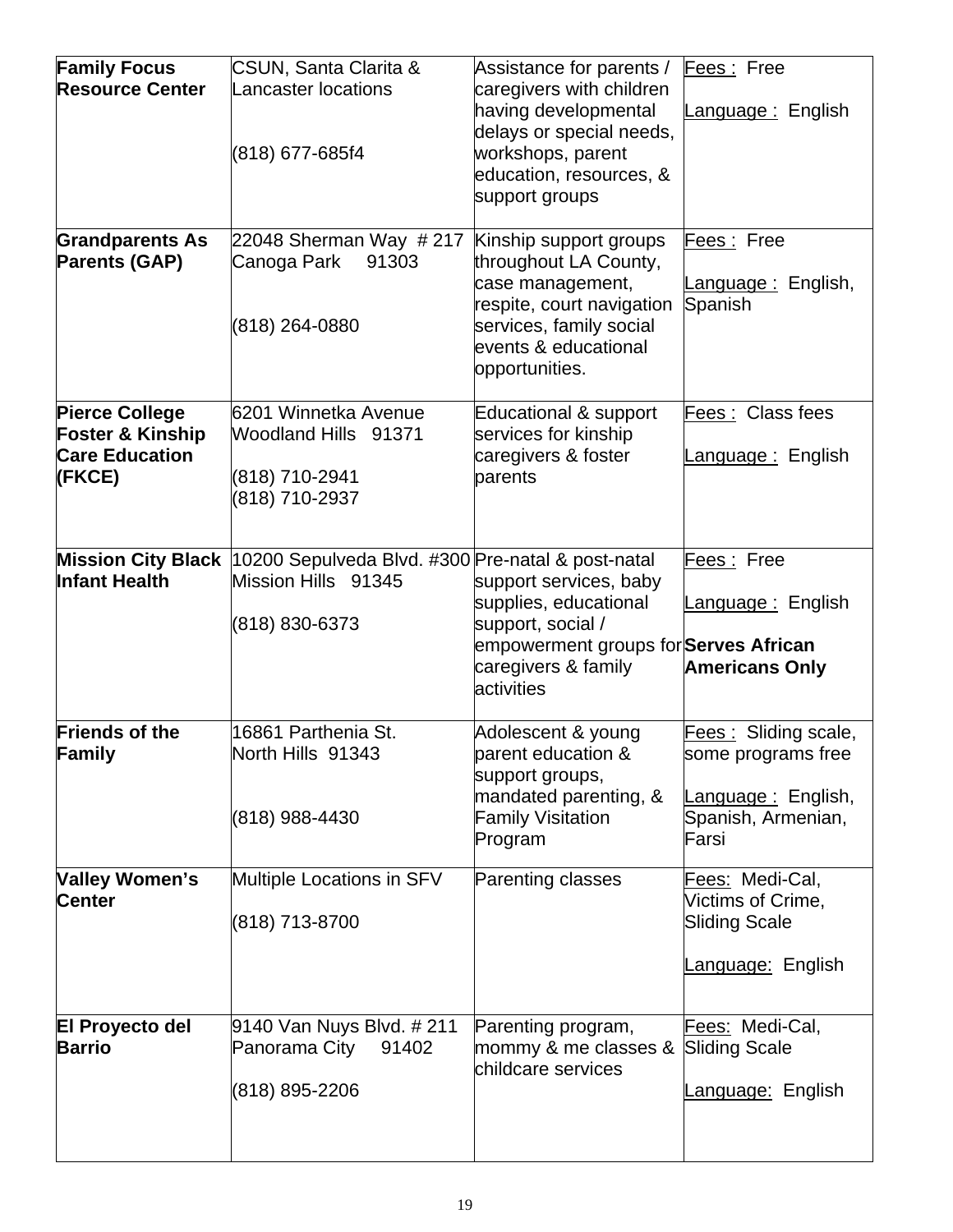| <b>El Nido Family</b><br><b>Centers</b>                             | 13460 Van Nuys Blvd.<br>Pacoima 91333<br>(818) 896-7776                          | Parenting classes &<br>women's support group                                                                                                                 | Fees: Free<br>Language: English                              |
|---------------------------------------------------------------------|----------------------------------------------------------------------------------|--------------------------------------------------------------------------------------------------------------------------------------------------------------|--------------------------------------------------------------|
| <b>New Economic for</b><br><b>Women (NEW)</b>                       | Multiple locations<br>(818) 887-3877                                             | Child passenger safety<br>workshop, free safety<br>seats & safety seat<br>inspections - call for<br>eligibility                                              | Fees: Free<br>Language: English                              |
| <b>North Los Angeles</b><br><b>County Regional</b><br><b>Center</b> | 15400 Sherman Way<br>#<br>170<br>Van Nuys<br>91406<br>(818) 778-1900             | Early start & early<br>intervention services for<br>children $0 - 3$ y/o with<br>developmental<br>disabilities, respite care,<br>support groups &<br>daycare | Fees: Free, Sliding<br>Scale<br>Language: English            |
| The Village Family<br><b>Services</b>                               | 6736 Laurel Canyon Blvd.<br>#200<br>North Hollywood 91606<br>(818) 755-8786      | Parenting program                                                                                                                                            | Fees: Medi-Cal,<br><b>Sliding Scale</b><br>Language: English |
| <b>Parents in</b><br><b>Partnership (PIP)</b>                       | 20151 Nordhoff Street<br>Chatsworth 91311<br>(818) 717-4014                      | <b>Parent Support</b>                                                                                                                                        | Fees: FREE                                                   |
| <b>Valley Family</b><br><b>Center</b>                               | 302 South Brand Blvd.<br>San Fernando 91340<br>(818) 365-8588                    | Parenting Classes                                                                                                                                            | Fees: Sliding Scale<br>only<br>Language: English,<br>Spanish |
| <b>DCFS Kinship</b><br><b>Divsion</b>                               | 20151 Nordhoff St.<br>Chatsworth 91311<br><b>Harriet Minke</b><br>(818) 717-4636 | Kinship support,<br>resources, & referrals                                                                                                                   | Fees: Free                                                   |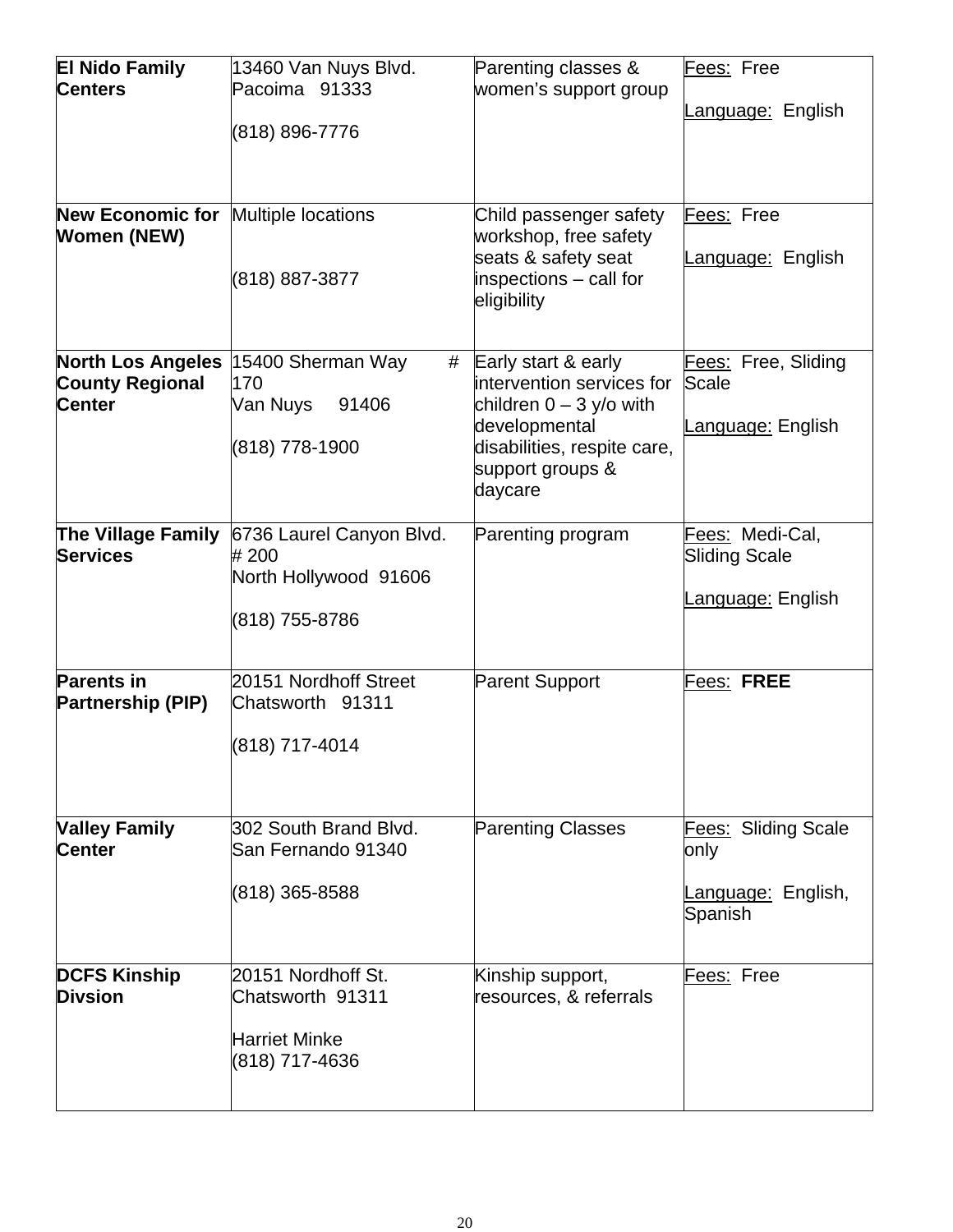| LA Mission College 13356 Eldridge Ave         |                                              | Educational & support          | Fees: Class fees          |
|-----------------------------------------------|----------------------------------------------|--------------------------------|---------------------------|
|                                               | Sylmar                                       | services for kinship           |                           |
|                                               |                                              | caregivers & foster            | anguage : English         |
|                                               | (818) 364-7736                               | parents                        | Spanish                   |
|                                               |                                              |                                |                           |
|                                               |                                              |                                |                           |
|                                               |                                              |                                |                           |
| <b>Optimist Youth</b>                         |                                              | Parenting classes              | Fees: Medi-Cal            |
|                                               | 6957 N. Figueroa St.                         |                                |                           |
| Homes & Family                                | Los Angeles 90041                            |                                |                           |
| <b>Services</b>                               |                                              |                                | Language: English         |
|                                               | (323) 443-3175                               |                                | Spanish                   |
|                                               |                                              |                                |                           |
|                                               |                                              |                                |                           |
|                                               | 4900 Serrania Ave                            |                                |                           |
| <b>Pacific Lodge</b>                          |                                              | <b>Parenting Classes</b>       | Fees: Medi-Cal            |
| <b>Youth Services</b>                         | Woodland Hills 91364                         |                                |                           |
|                                               |                                              |                                | <u>Language:</u> English  |
|                                               | (818) 657-3115                               |                                | Spanish                   |
|                                               |                                              |                                |                           |
|                                               |                                              |                                |                           |
|                                               | 19100 Parthenia St.                          |                                |                           |
| Child & Family                                |                                              | Parenting Classes - 20         | Fees: Free                |
| Guidance Center                               | Northridge 91324                             | weeks program                  |                           |
|                                               |                                              |                                | anguage: English &        |
|                                               | (818) 739-5002                               |                                | Spanish                   |
|                                               |                                              |                                |                           |
|                                               |                                              |                                |                           |
| <b>San Fernando</b>                           | 14624 Sherman Way #408                       | <b>Parenting Classes &amp;</b> | Fees: Free                |
| <b>Valley Community</b>                       | Van Nuys 91405                               | <b>Fatherhood Groups</b>       |                           |
| <b>Mental Health</b>                          |                                              |                                |                           |
|                                               |                                              |                                | anguage: English,         |
| <b>Center-CAPIT</b>                           | (818) 778-5406                               |                                | Spanish                   |
| Program                                       |                                              |                                |                           |
|                                               |                                              |                                |                           |
| <b>Asian Pacific</b>                          | 15400 Sherman Way #220                       | Parenting classes &            | Fees: Free & Medi-        |
| <b>Counseling &amp;</b>                       | Van Nuys 91406                               | support group                  | Cal                       |
| <b>Treatment Centers</b>                      |                                              |                                |                           |
|                                               | (818) 267-1100                               |                                | Language: English,        |
|                                               | Tiger Doan                                   |                                | Spanish, Korean,          |
|                                               |                                              |                                | Vietnamese,               |
|                                               |                                              |                                |                           |
|                                               |                                              |                                | Cambodian, Tagalog        |
| <b>El Nido Family</b><br><b>Centers-CAPIT</b> | 10200 Sepulveda Blvd.<br>Mission Hills 91345 | 20 session parenting           | Fees: Sliding Scale or    |
|                                               |                                              | groups                         | Free                      |
| Program                                       |                                              |                                |                           |
|                                               | (818) 830-3036                               |                                | <u>Language:</u> English, |
|                                               |                                              |                                | Spanish                   |
|                                               |                                              |                                |                           |
|                                               |                                              |                                |                           |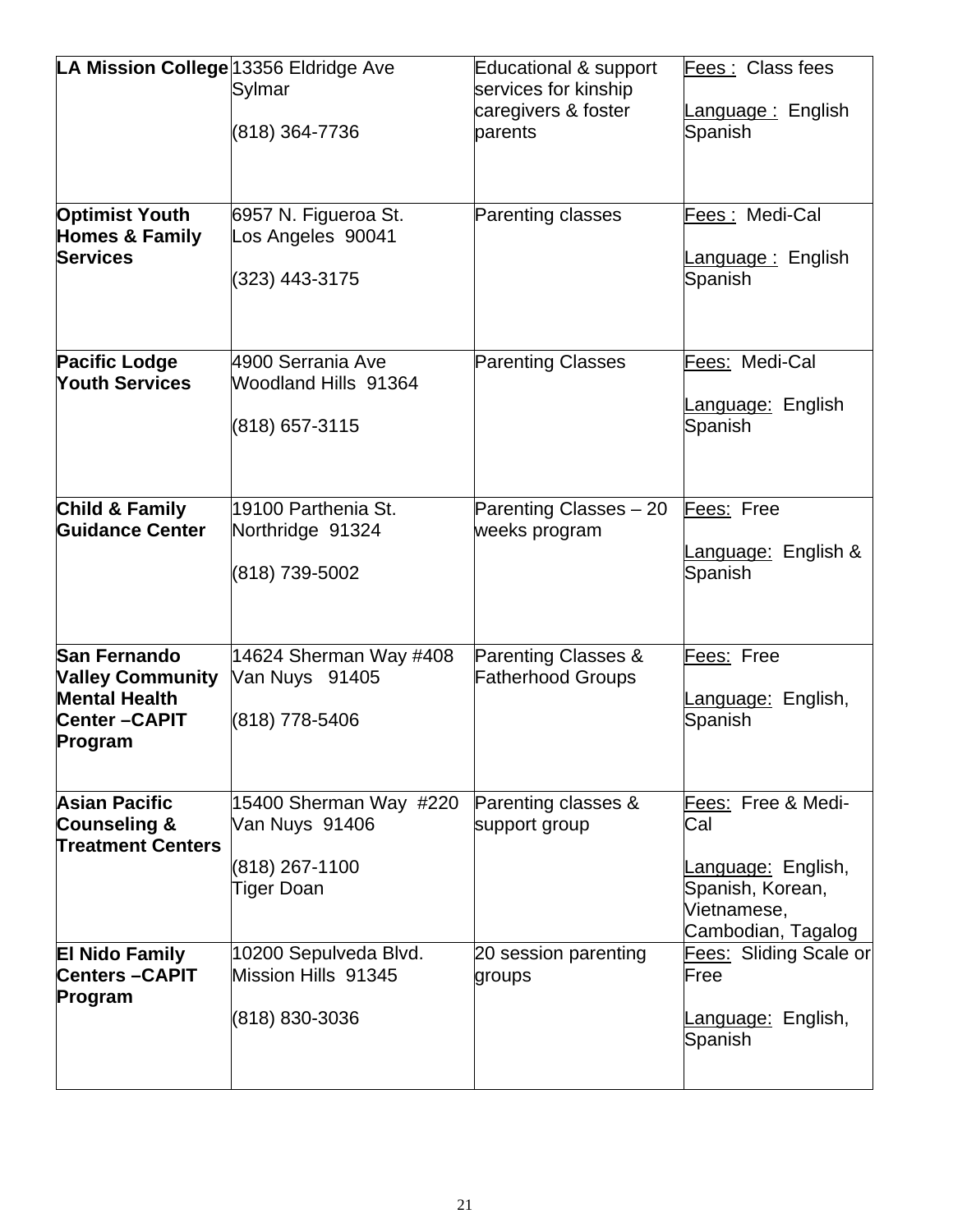| <b>Valley Center for</b><br>the Prevention of<br><b>Family Violence</b> | 6850 Van Nuys Blvd #202<br>Van Nuys 91401<br>(818) 786-2079                                   | <b>Parenting Classes</b> | Fees: \$15 - \$25,<br>VOC, LA Care & Care<br>First<br>Language: English &<br>Spanish  |
|-------------------------------------------------------------------------|-----------------------------------------------------------------------------------------------|--------------------------|---------------------------------------------------------------------------------------|
| The Children's<br><b>Safety Alliance</b>                                | 7915 Van Nuys Blvd<br>Van Nuys 91404<br>13421 Hubbard St.<br>Sylmar 91341<br>$(818)$ 455-2152 | Parenting program        | Fee: Sliding Scale<br>only<br>& no intake fee<br><u>-anguage:</u> English,<br>Spanish |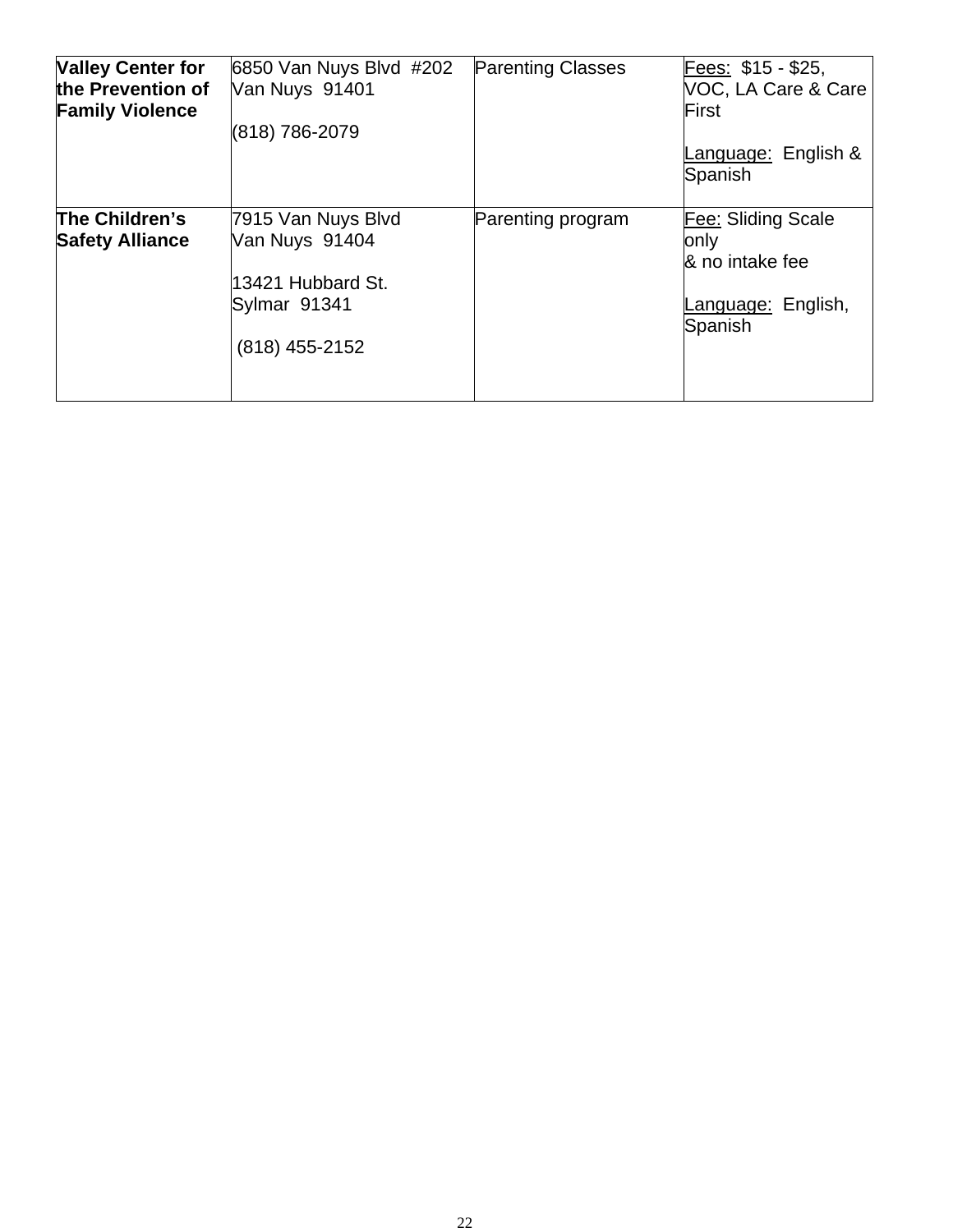## **Children & Youth Services**

| <b>Agency</b>                                                              | <b>Contact</b><br>information                                                               | <b>Services</b>                                                                                                                                                                        | <b>Fees/Information</b>                                                              |
|----------------------------------------------------------------------------|---------------------------------------------------------------------------------------------|----------------------------------------------------------------------------------------------------------------------------------------------------------------------------------------|--------------------------------------------------------------------------------------|
| <b>Boys &amp; Girls</b><br><b>Club of San</b><br>Fernando<br><b>Valley</b> | 11251 Glenoaks<br>Blvd.<br>91331<br>Pacoima<br>(818) 896-5261                               | Afterschool programs,<br>education, mentoring,<br>tutoring, sports fitness,<br>recreation, health & life skills Language: English, Spanish<br>programs, arts & leadership<br>programs. | Fees: \$25.00 annual<br>membership                                                   |
| <b>Child Care</b><br><b>Resource</b><br>Center (CCRC)                      | 20001 Prairie St.<br>Chatsworth 91311<br>(818)717-1000                                      | Child care resources &<br>referrals, child care financial<br>assistance, Head Start &<br>Early Start programs & child<br>development education                                         | Fees: Free<br><u>Language:</u> English                                               |
| The Road<br><b>Ahead Family</b><br><b>Services</b>                         | # 24<br>Encino<br>(818) 745-2515                                                            | 16944 Ventura Blvd. TAY social skills group                                                                                                                                            | Fees: Sliding Scale, Group<br>Pricing, Victims of Crime<br><u>-anguage :</u> English |
| Hathaway-<br><b>Sycamores</b><br>Child & Family<br><b>Services</b>         | 10 sites<br>(626) 243-9043                                                                  | <b>Transitional Independent</b><br>Living Program for youth<br>$18 - 20$ y/o with mental<br>health diagnosis                                                                           | Fees: Medi-Cal<br>Language: English                                                  |
| <b>Mission City</b><br><b>Black Infant</b><br><b>Health</b>                | 10200 Sepulveda<br>Blvd. #300<br>Mission Hills 91345 bus tokens), housing<br>(818) 830-6373 | <b>Transportation assistance</b><br>for adults (taxi vouchers &<br>referrals & employment<br>referrals                                                                                 | Fees: Free<br>Language: English<br><b>Serves African Americans</b><br>Only           |
| <b>Friends of the</b><br><b>Family</b>                                     | 16861 Parthenia St.<br>North Hills 91343<br>(818) 988-4430                                  | Programs for youth,<br>afterschool mentoring, job & programs free<br>career pathway program &<br>community action groups                                                               | Fees: Sliding scale, some<br><u>Language :</u> English, Spanish,<br>Armenian, Farsi  |
| <b>El Nido Family</b><br><b>Centers</b>                                    | 13460 Van Nuys<br>Blvd.<br>Pacoima 91333<br>(818) 896-7776                                  | Independent studies for<br>youth under 18 y/o, ESL<br>classes, computer classes,<br>tutoring, music, dance,<br>painting & cooking classes                                              | Fees: Free<br><u>Language:</u> English                                               |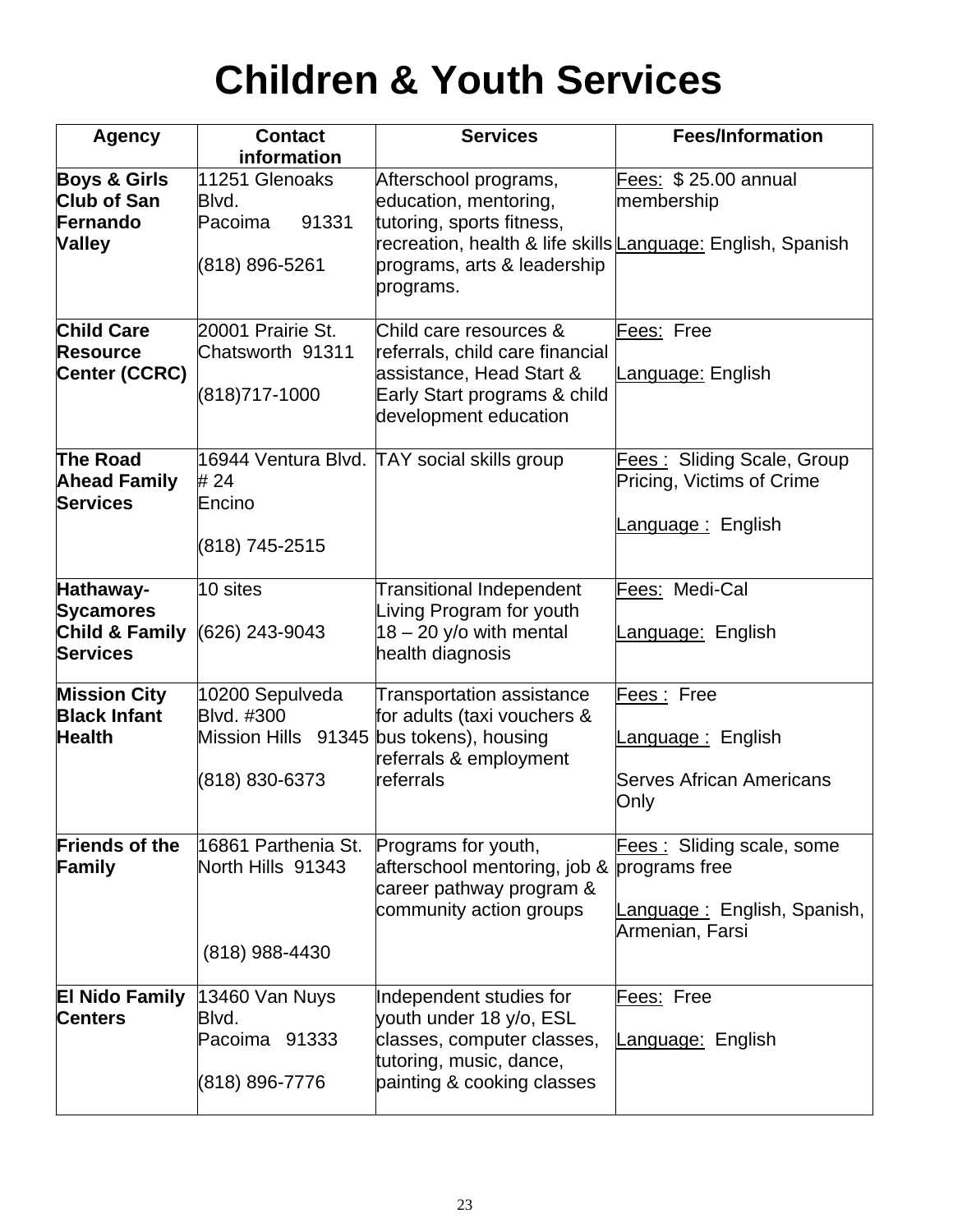| <b>Fair Housing</b>                 | 14621 Titus # 100                     | Investigates housing                          | Fees: Free                  |
|-------------------------------------|---------------------------------------|-----------------------------------------------|-----------------------------|
| <b>Council of SFV Panorama City</b> |                                       | discrimination & advocacy                     |                             |
|                                     | 91402                                 | counseling                                    | Language: English           |
|                                     |                                       |                                               |                             |
|                                     | (818) 373-1185                        |                                               |                             |
| Tarzana                             | 18200 Oxnard St.                      | <b>HIV</b> services                           | Fees: Medi-Cal, Private     |
| <b>Treatment</b>                    | Tarzana 91356                         |                                               | Insurance                   |
| <b>Center</b>                       |                                       |                                               |                             |
|                                     | (818) 996-1051                        |                                               | Language: English           |
| <b>North Los</b>                    | 15400 Sherman Way Activity programs & |                                               | Fees: Free, Sliding Scale   |
| <b>Angeles</b>                      | #170                                  | vocational training for                       |                             |
| <b>County</b>                       | Van Nuys<br>91406                     | children with developmental Language: English |                             |
| <b>Regional</b>                     |                                       | disabilities                                  |                             |
| <b>Center</b>                       | (818) 778-1900                        |                                               |                             |
| <b>The Village</b>                  | 6736 Laurel Canyon                    | LGBTQ support group &                         | Fees: Free                  |
| Family                              | Blvd. #200                            | teen drop in center for at-risk               |                             |
| <b>Services</b>                     | North Hollywood                       | & homeless youth                              | anguage: English & Spanish  |
|                                     | 91606                                 |                                               |                             |
|                                     |                                       |                                               |                             |
|                                     | (818) 755-8786                        |                                               |                             |
| <b>Valley Family</b>                | 302 South Brand                       | <b>Tutoring Center</b>                        | Fees: Sliding Scale only    |
| Center                              | Blvd.<br>San Fernando 91340           |                                               | Language: English, Spanish  |
|                                     |                                       |                                               |                             |
|                                     | (818) 365-8588                        |                                               |                             |
| LA County                           | 13557 Van Nuys                        | Youth -school based                           | Fees: Free                  |
| <b>Probation Dept. Pacoima</b>      |                                       | programs                                      |                             |
|                                     |                                       |                                               | Language: English, Spanish, |
|                                     | (818) 374-2000                        |                                               | Armenian & Tagalog          |
| <b>UCLA Early</b>                   | 14423 Van Nuys                        | Early intervention program                    | Fees: Free                  |
| <b>Head Start</b>                   | Arleta                                | for children $0 - 3$ y/o. In-                 |                             |
|                                     |                                       | home services                                 | Language: English, Spanish, |
|                                     | (818) 485-0129                        |                                               |                             |
|                                     |                                       |                                               |                             |
| <b>Head Start</b>                   | 20001 Prarie                          | <b>Pre-school services</b>                    |                             |
|                                     | Chatsworth                            |                                               | Fees: Free                  |
|                                     |                                       |                                               | Language: English, Spanish  |
|                                     | (818) 717-4515                        |                                               |                             |
|                                     |                                       |                                               |                             |
| <b>Stepping</b>                     | 13130 Burbank                         | Pre-school services for 0 - 3 Fees: Medi-Cal  |                             |
| <b>Stones</b>                       | Blvd.                                 | children with severe                          |                             |
|                                     | <b>Sherman Oaks</b>                   | emotional & behavioral                        | Language: English, Spanish  |
|                                     | 91401                                 | problems                                      |                             |
|                                     |                                       |                                               |                             |
|                                     | (818) 267-2753                        |                                               |                             |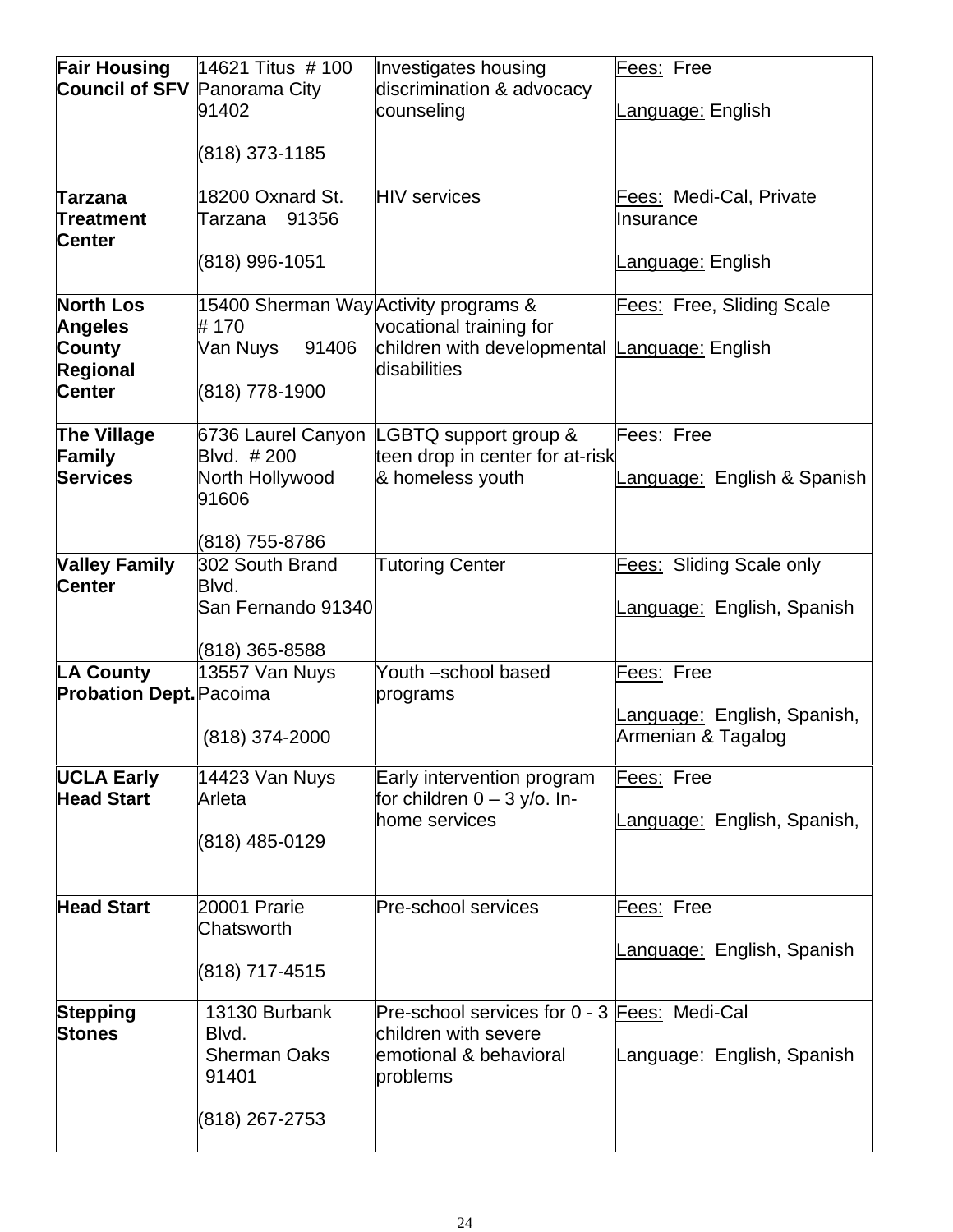| Strength United 14651 Oxnard St.                 | <b>LGBTQ</b> services | Fees: VOC, sliding scale, no                     |
|--------------------------------------------------|-----------------------|--------------------------------------------------|
| Van Nuys 91411                                   |                       | Medi-Cal                                         |
| (818) 787-9700                                   |                       | Languages: English, Spanish,<br>Farsi & Armenian |
| <b>Or</b>                                        |                       |                                                  |
| 8700 Reseda Blvd.<br>Northridge 91324            |                       |                                                  |
| (818) 772-9981                                   |                       |                                                  |
| Or                                               |                       |                                                  |
| 28231 Avenue<br>Crocker<br>#30<br>Valencia 91355 |                       |                                                  |
| (661) 702-0000                                   |                       |                                                  |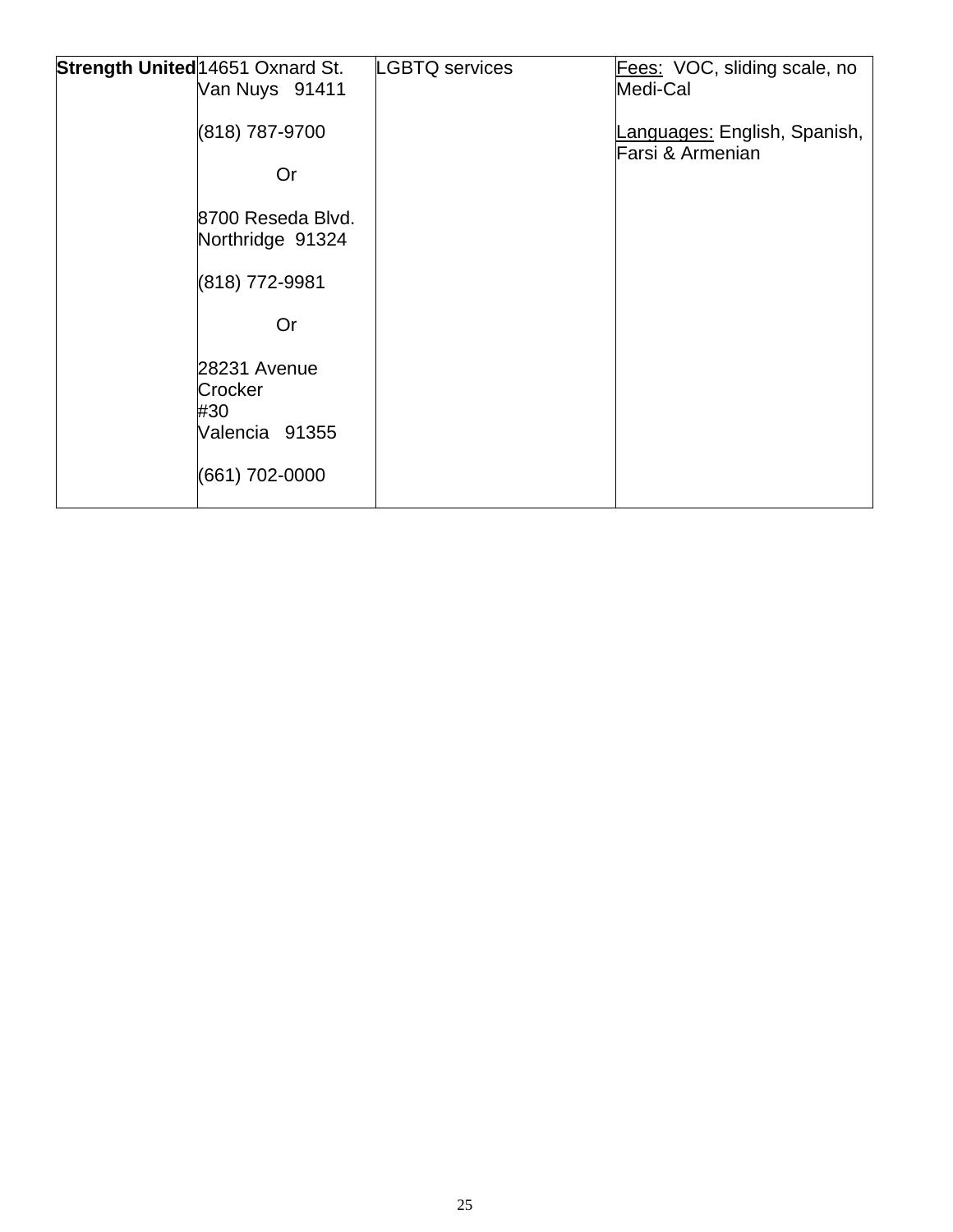# **Food Pantry and Clothing**

| Agency                                                               | <b>Contact Information</b>                                                                                                                                                                                           | <b>Services</b>                                                               | <b>Fees/Information</b> |
|----------------------------------------------------------------------|----------------------------------------------------------------------------------------------------------------------------------------------------------------------------------------------------------------------|-------------------------------------------------------------------------------|-------------------------|
| <b>Foster</b><br>Children's<br><b>Resource</b><br><b>Center</b>      | 19451 Business Center Dr. # 110<br>91324<br>Northridge<br>(818) 701-0506                                                                                                                                             | New clothing & school<br>supplies for children<br>$0 - 18$ y/o                | Fees: Free              |
| <b>West Valley</b><br><b>Food Pantry</b>                             | Prince of Peace Episcopal<br>Church<br>5700 Rudnick St.<br><b>Woodland Hills</b><br>(818) 346-5554                                                                                                                   | Call for food distribution<br>days / times                                    | Fees: Free              |
| <b>MEND Food</b><br><b>Bank</b>                                      | 10641 N. San Fernando Rd.<br>Pacoima<br>(818) 686-7334                                                                                                                                                               | Call for food distribution<br>days / times<br>For specified zip codes<br>only | <b>FEES: Free</b>       |
| <b>Valley Food</b><br><b>Bank</b>                                    | 12701 Van Nuys Blvd.,<br>Pacoima<br>91331<br>(818) 510-4140                                                                                                                                                          | Call for food distribution<br>days / times                                    | Fees: Free              |
| <b>The New</b><br><b>Friends</b><br><b>Homeless</b><br><b>Center</b> | St. Nicholas Episcopal Church<br>17114 Ventura Blvd<br>Encino<br>Tuesdays $-6:30$ pm to 8:00 pm<br><b>Methodist Church</b><br>5650 Shoup<br><b>Woodland Hills</b><br>Fridays $-6:30$ pm to 8:00 pm<br>(818) 887-1109 | Free hot meal $-3$ course<br>dinner                                           | Fees: Free              |
| <b>Fish West</b>                                                     | 20440 Lassen St.<br>Chatsworth<br>91303<br>(818) 882-3474                                                                                                                                                            | Call for food distribution<br>days / times                                    | Fees: Free              |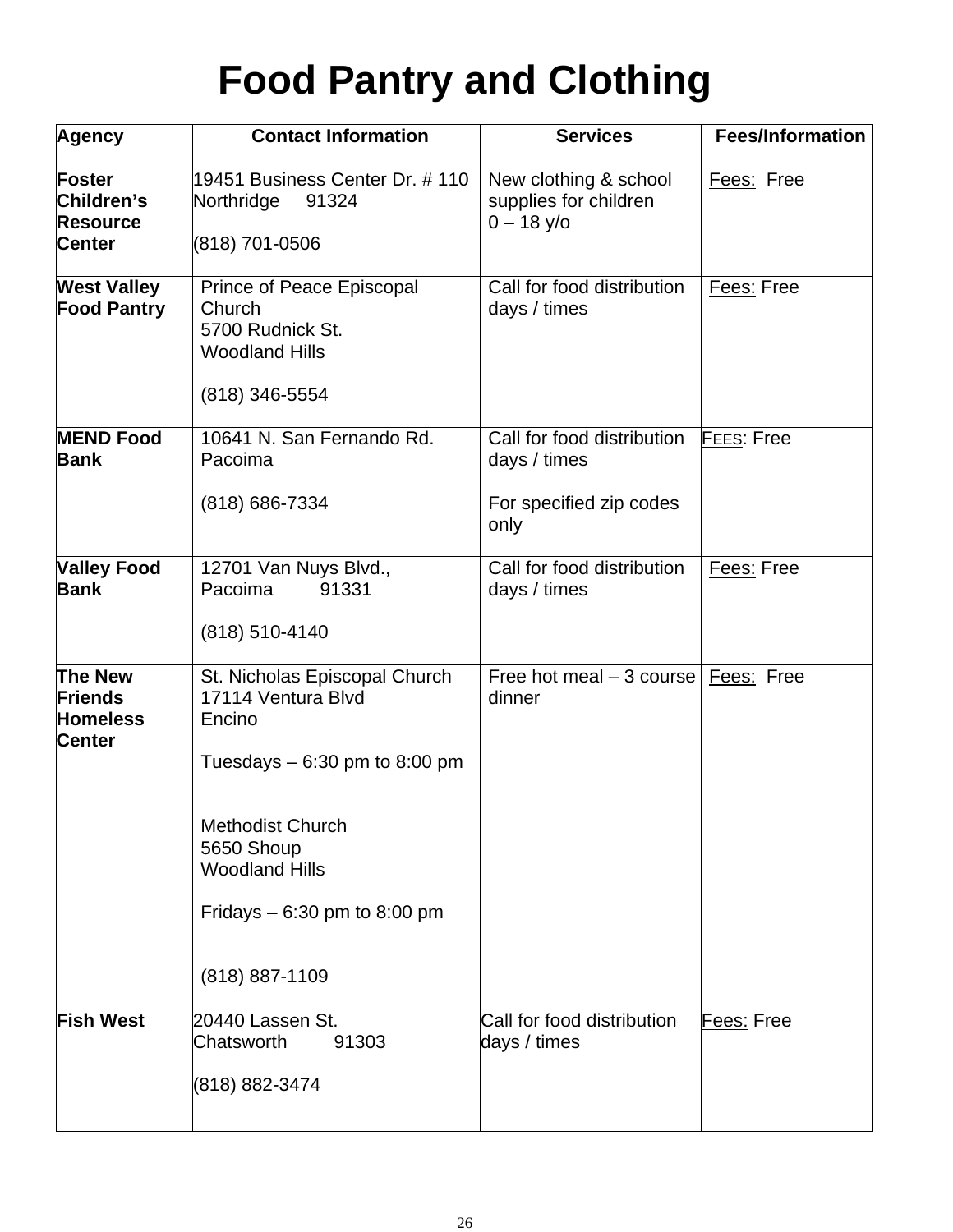| <b>Food Pantry</b>                                                   | Our Redeemer 8520 Winnetka Ave.<br>Canoga Park<br>91306<br>(818) 341-1629 | Call for food distribution<br>days / times            | Fees: Free |
|----------------------------------------------------------------------|---------------------------------------------------------------------------|-------------------------------------------------------|------------|
| <b>North</b><br>Hollywood<br><b>Interfaith Food</b><br><b>Pantry</b> | 4387 Troost St.<br>North Hollywood<br>91306<br>(818) 760-3575             | Call for food distribution<br>days / times            | Fees: Free |
| <b>Loaves and</b><br><b>Fishes</b>                                   | 4322 San Fernando Rd.<br>91209<br>Glendale<br>(818) 409-3080              | Call for food distribution<br>days / times            | Fees: Free |
| <b>Loaves and</b><br><b>Fishes</b>                                   | 14640 Keswick St.<br>Van Nuys<br>91405<br>(818) 997-0943                  | Call for food distribution<br>days / times            | Fees: Free |
| <b>Salvation</b><br><b>Army Glendale Glendale</b>                    | 801 S. Central Ave.<br>91204<br>(818) 246-5586                            | Call for food distribution<br>days / times            | Fees: Free |
| <b>Valley Beth</b><br><b>Shalom</b>                                  | 15339Ventura Blvd.<br>lEncino<br>(818) 788-6000                           | Call for food distribution<br>days / times            | Fees: Free |
| Hope of the<br><b>Valley Rescue</b><br><b>Mission</b>                | 8165 North San Fernando Road<br>Sun Valley<br>91352<br>(818) 392-0020     | Call for food distribution Fees: Free<br>days / times |            |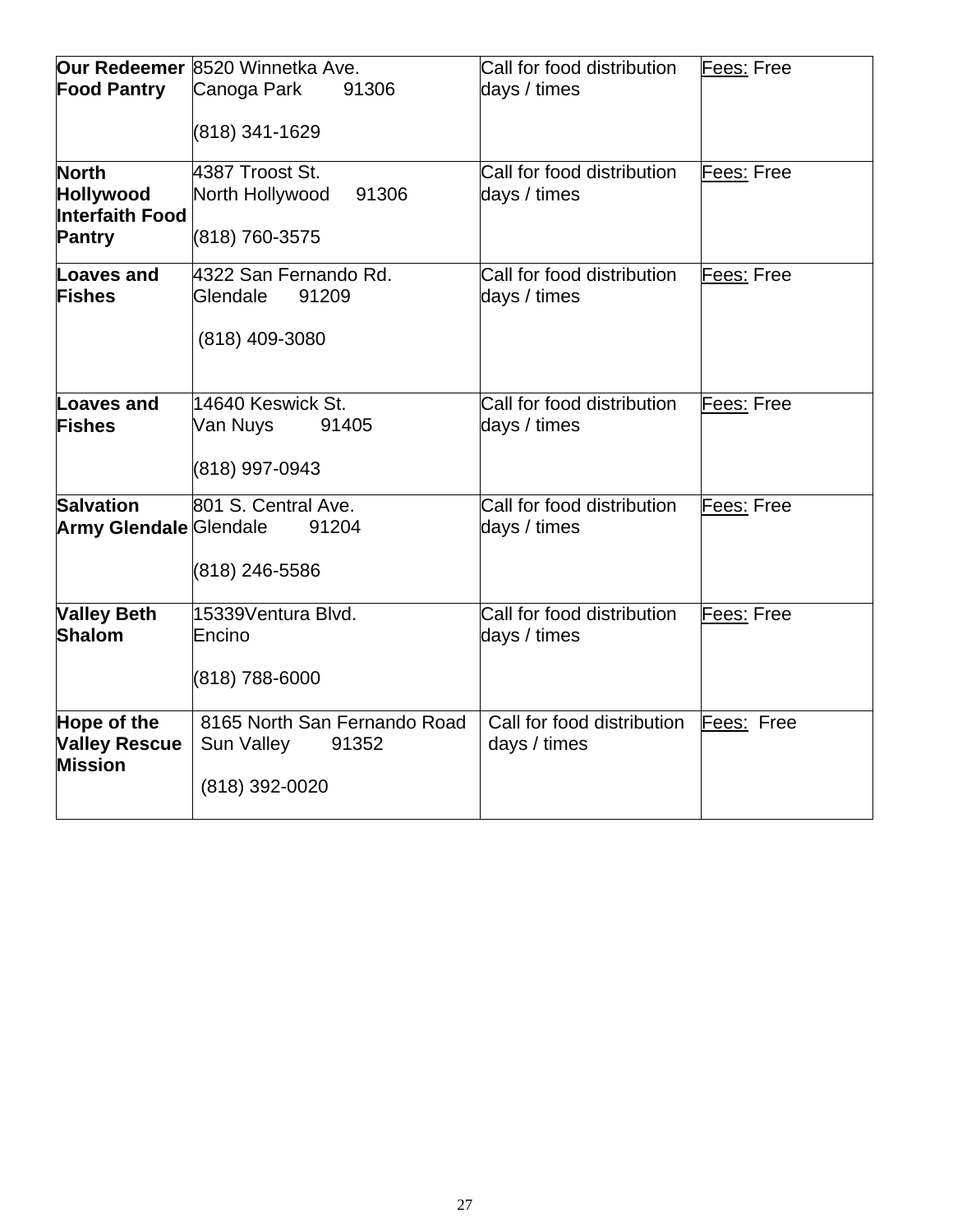# **HOMELESS SHELTERS**

| <b>Valley Rescue</b><br><b>Mission</b>                          | San Fernando 13422 Saticoy St.<br>North Hollywood<br>91605<br>(818) 785-4476 | 90 day emergency shelter for families only<br>(must have children), 30 beds & adults must<br>be 18+ y/o.                                    |
|-----------------------------------------------------------------|------------------------------------------------------------------------------|---------------------------------------------------------------------------------------------------------------------------------------------|
|                                                                 |                                                                              | Call for phone in-take                                                                                                                      |
| <b>North East</b><br><b>Valley Health</b><br><b>Corporation</b> | 1600 San Fernando Road<br>San Fernando<br>91605<br>(818) 765-8656            | Clinic for the homeless - call for<br>serviceinformation & intake                                                                           |
| 1736 Family<br><b>Crisis Center</b>                             | # 200<br>2116 Arlington Ave<br>Los Angeles<br>90018<br>(310) 379-3620        | 14 day youth shelter: $10 - 17$ y/o                                                                                                         |
| Hope of the<br><b>Valley Rescue</b><br><b>Mission</b>           | 8165 North San Fernando Road<br>Sun Valley<br>91352<br>(818) 392-0020        | 90 day emergency shelter = $18 + y$ /o                                                                                                      |
|                                                                 | Angel's Flight 351 South Westlake Los Angeles<br>90057<br>(213) 413-2311     | 21 day shelter for youth $10 - 17$ y/o.<br>Call for phone intake.                                                                           |
| <b>Children of the (800) 551-1300</b><br><b>Night</b>           |                                                                              | 24 bed emergency shelter for youth<br>11-17 y/o that have been victimized by<br>prostitution. No adults permitted.<br>Call for phone intake |
| <b>Covenant</b><br><b>House</b>                                 | 1325 N. Western Ave.<br>Hollywood<br>90025<br>(323) 461-3131                 | Emergency shelter for youth 18-21 y/o<br>Call for phone intake                                                                              |
| <b>Winter Shelter (800) 548-6047</b><br><b>Hotline</b>          |                                                                              | Referrals for winter shelters                                                                                                               |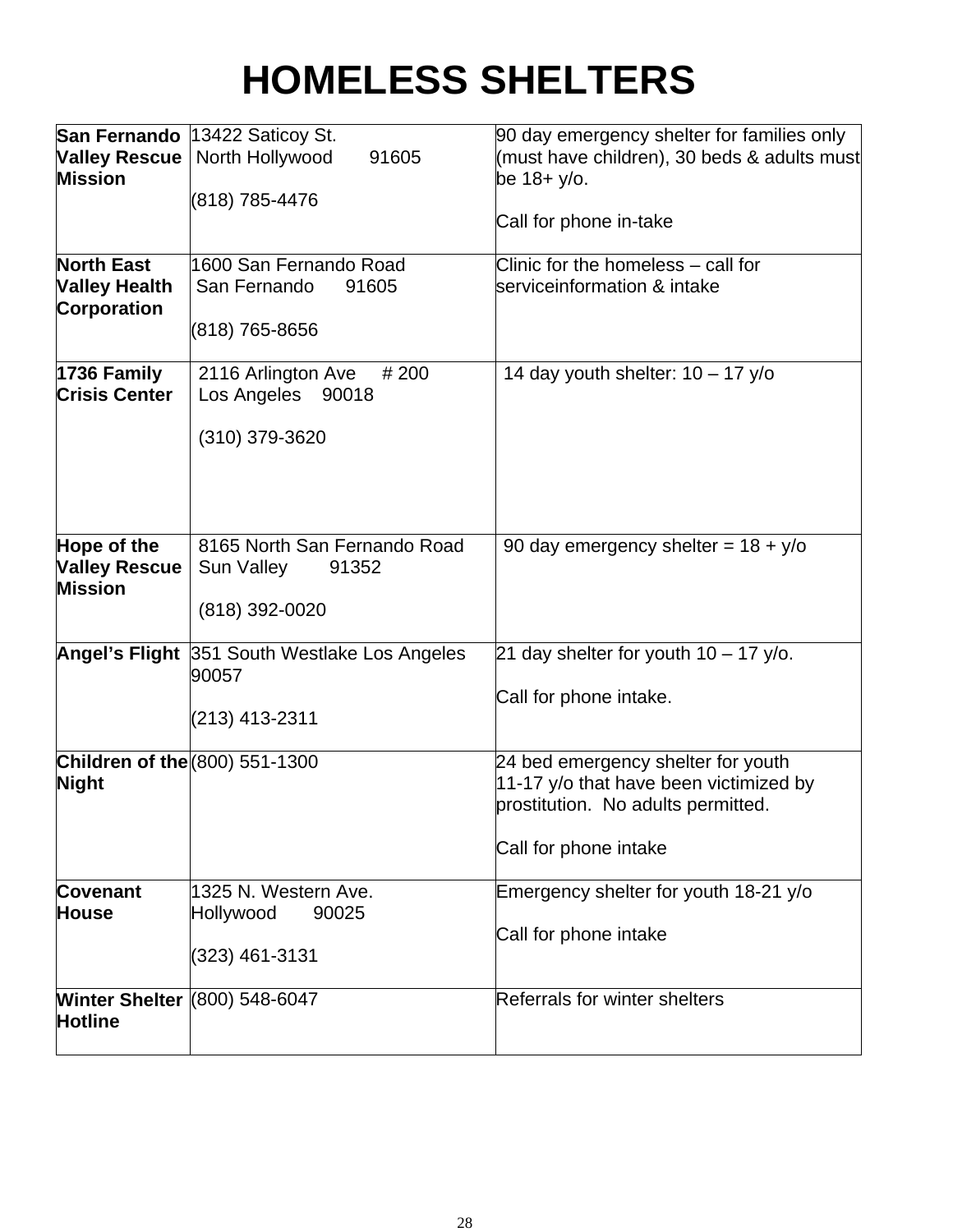### **Legal Services**

| <b>Agency</b>                         | <b>Contact information</b>                                             | <b>Services</b>                                                                                                        |
|---------------------------------------|------------------------------------------------------------------------|------------------------------------------------------------------------------------------------------------------------|
| Neighborhood Legal<br><b>Services</b> | (800) 433-6251                                                         | Free legal services to low-income families<br>Call for service information                                             |
| <b>Bridging Dreams</b>                | 12502 Van Nuys Blvd.<br>$1st$ Floor<br>Pacoima 91331<br>(323) 836-0055 | Array of free services for <b>undocumented</b><br>youth & adults 16 - 31 y/o, including college<br>& career assistance |
| <b>CASA of Los Angeles</b>            | 201 Centre Plaza Dr #1100<br>Los Angeles 91754<br>(323) 859-2888       | Volunteer advocates for children with open<br>court cases<br>Referred through child's attorney<br>Free                 |